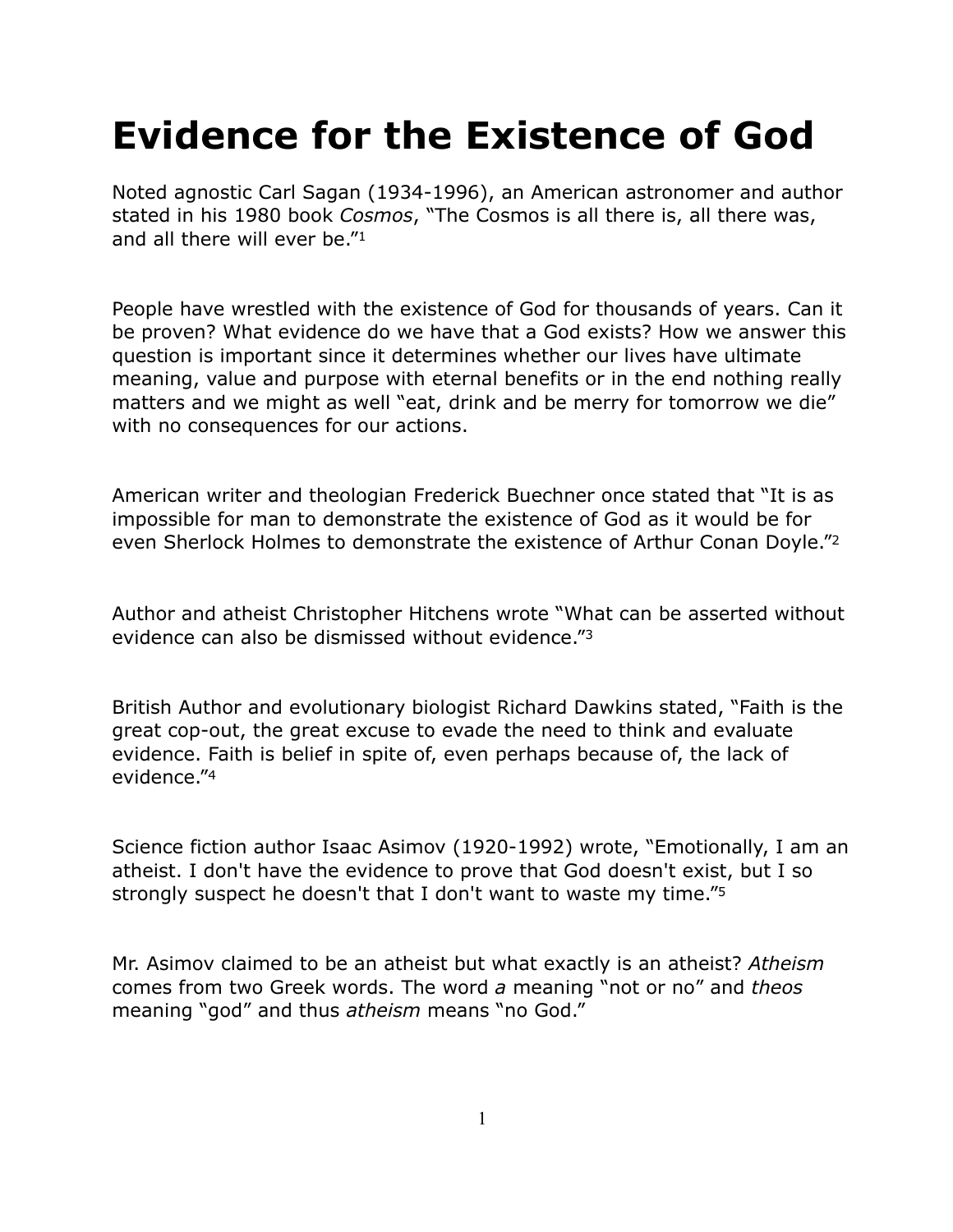It's the belief that God does not exist in any shape or form and that it's impossible to know anything that cannot be proven scientifically.

The view that God cannot be proven scientifically is the essence of what atheism believes because the atheist says that nothing exists outside of the known physical universe.

Similarly, agnosticism also comes from two Greek words. Again, a meaning "not or no" and gnosis meaning "knowledge or known" and thus agnostic means "no knowledge."

Agnosticism was coined by T.H. Huxley (1825-1895) to represent his belief that nothing can be known about the existence of God, spirits, or the supernatural…He said:

"It is wrong for man to say that he is certain of the objective truth of any proposition unless he can produce evidence which logically justifies that certainty. This is what agnosticism is about."6

Strong agnosticism asserts that definite knowledge about God is unattainable because we "*cannot know*" that God exists while soft agnosticism, asserting that "no one can really know anything for sure about God for we *do not know* if God exists," is also a definitive statement regarding what one knows about God.

The lastly we have skepticism from Gk. skeptikos meaning in its extended sense "one with a doubting attitude."7

A skeptic is an individual who tentative, hesitant, doubtful and unsure of their beliefs, neither denying nor affirming their belief in the existence of God.

The skeptic would say that even if there was a God, we could neither know that He exists nor know Him.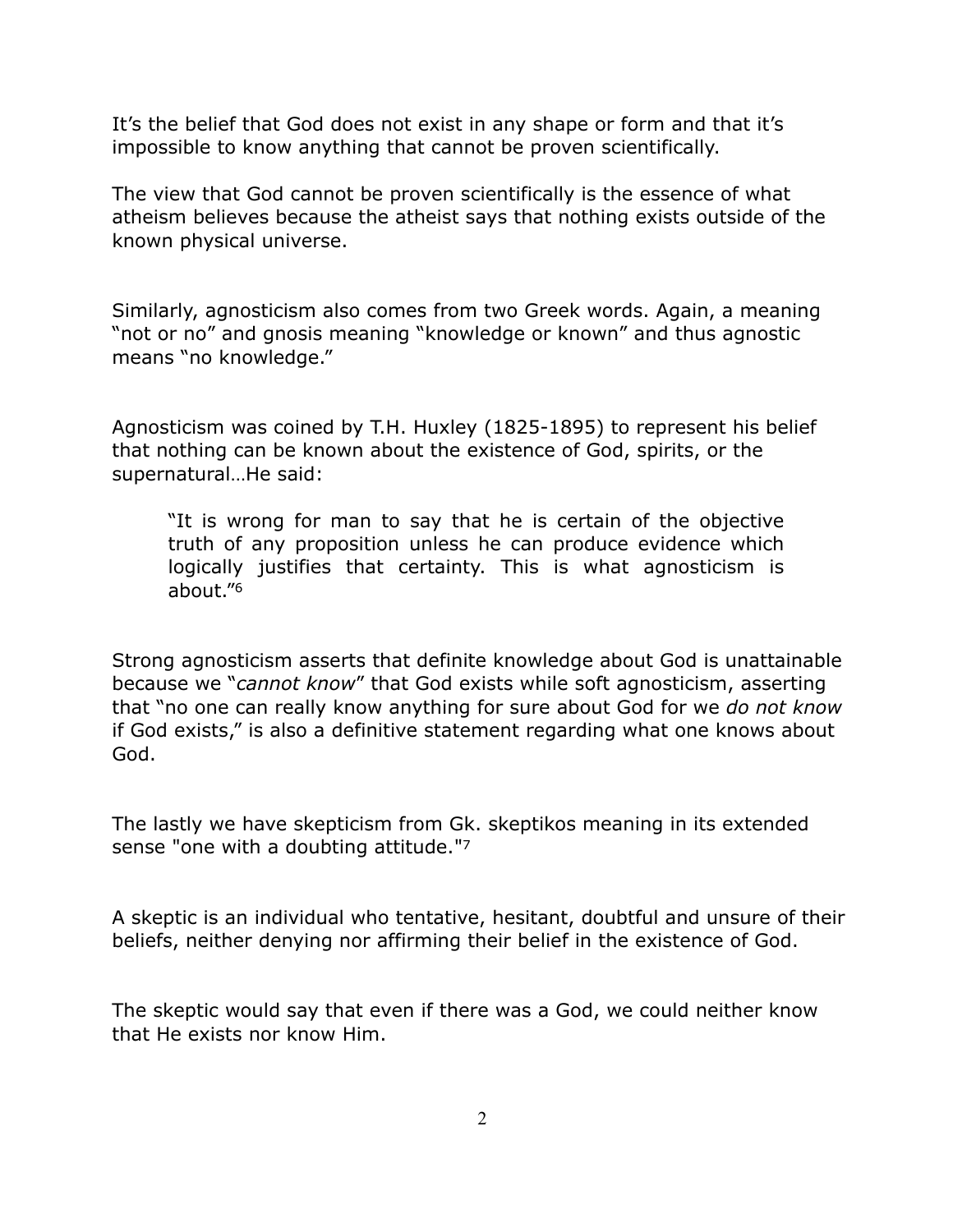Of course, taken to its final conclusion, skeptics are obviously not skeptical of their own worldview and so their worldview falls outside the boundaries of even his own skepticism and thus, he lives an inconsistent life of belief.

Several questions arise when delving deeper into evidence for the existence of God. First, what difference does it make of God exists or not?

Dr. William Craig points out the absurdity of life without God and says that "when I use the word God… I mean an all-powerful, perfectly good Creator of the world who offers us eternal life. If such a God does not exist, then life is absurd. That is to say, life has no ultimate meaning, value, or purpose."8

Life would be meaningless since once we die, that would be the end. What would it really matter if we ever existed at all? Everything we were, everything we did, everything we knew would be gone, extinguished and lost forever. Anything we do here and would not matter and anything we pursued that we appear meaningful would be no more important than straightening the deck chairs on the Titanic.

Life would be valueless since ultimately, how we live know makes no difference to our future state and if that is indeed the case, we should only live moral lives if there is a "pay off." If there is no "pay off," we should live for pleasure in whatever way that is to us. If life is valueless, there is only the bare existence of a life for the here and now; we should do whatever we please for as long as we can.

Life would also be purposeless since at the end of our lives, whatever we did would ultimately be pointless, lost to us for eternity. Our destiny would be the grave and as the author of Ecclesiastes says "Vanity of vanities, all is vanity." There would be no purpose; the purposeless life living in a purposeless universe that would end in a purposeless death.

Second, what are the implications of not believing that God exists? How we view the world has a massive impact on how we live. Our worldview determines how we act, what we do and how we live our lives daily.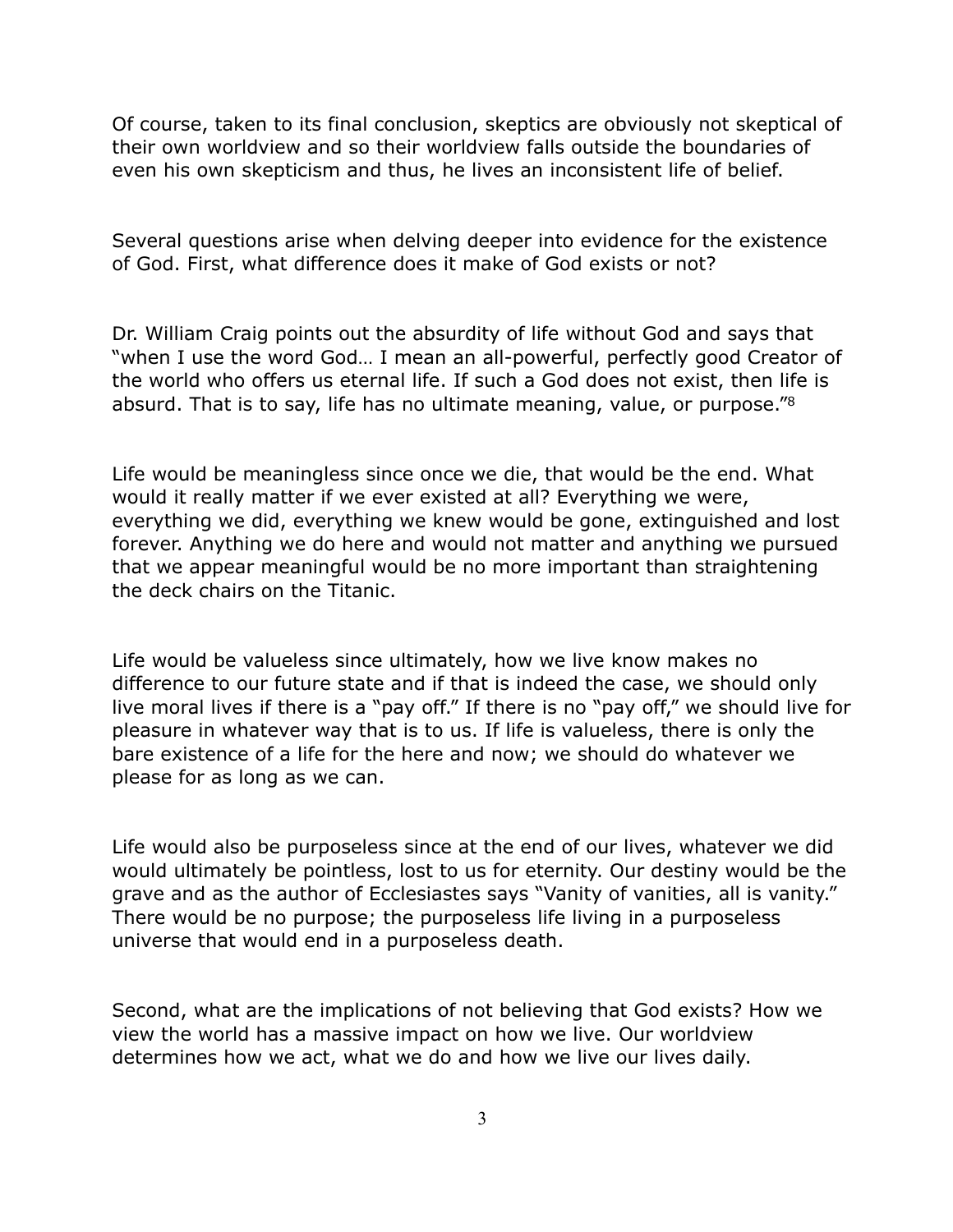For example, the atheistic view of human beings is that we are nothing special. We are just an "accidental by-product of nature that have evolved relatively recently on an infinitesimal speck of dust called the planet earth, lost somewhere in a hostile and mindless universe, and which we are doomed to perish individually and collectively in relatively short time."9

Pastor Richard Wurmbrand understands this all too well when he talks about his torturers in the atheistic Soviet prisons:

The cruelty of atheism is hard to believe when man has no faith in the reward of good or the punishment of evil. There is no reson to be human. There is no restraint from the depths of evil which is in man. The Communist tortures often said, "There is no God, no hereafter, no punishment for evil. We can do what we wish." I have heard one torturer even say, "I thank God, in whom I don't believe, that I have lived to this hour when I can express all the evil in my heart." He expressed it in unbelievable brutality and torture inflicted on prisoners.10

Christian author Dinesh D'Souza, in his book *What's So Great About Christianity* says,

Taken together, the Crusades, the Inquisition, and the witch burnings killed approximately 200,000 people. Adjusting for the increase in population, that's the equivalent of one million deaths today. Even so, these deaths caused by Christian rulers over a fivehundred-year period amount to only 1 percent of the deaths caused by Stalin, Hitler, and Mao in the space of a few decades.11

Again, what we believe matters. What we believe in regards to where we came from does impact the way we live and for what we live for.

What we will be using tonight are arguments or reasons given to compelling evidence for the existence of God.

The word *argument* comes from the Latin *argumentum* and according to Merriam-Webster's dictionary means "a reason given in proof or rebuttal;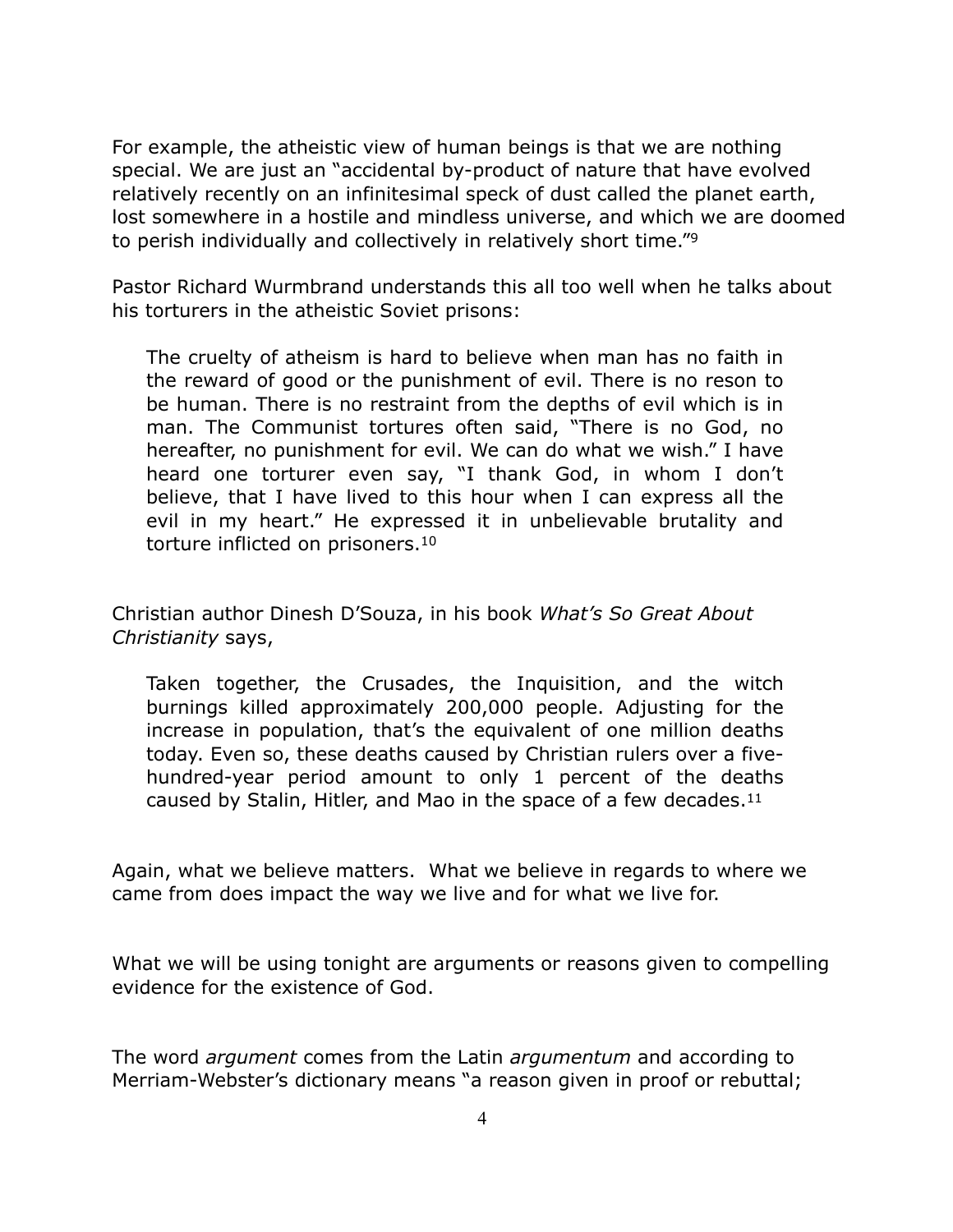discourse intended to persuade; a coherent series of statements leading from a premise to a conclusion."

The Internet Encyclopedia of Philosophy defines an argument as "a connected series of statements or propositions, some of which are intended to provide support, justification or evidence for the truth of another statement or proposition. Arguments consist of one or more *premises* and a *conclusion*. The premises are those statements that are taken to provide the support or evidence; the conclusion is that which the premises allegedly support."12

When we speak of an argument or logical a logical series of statements," we're not saying that we're going start and argument with someone but we're "making a case as in a court case" or "as in arguing a court case before a judge."

In other words, by laying out logical and well reasoned case or argument for the existence of God, we hope to provide evidence and sway the jury in our favor.

But, even though we may lay down an airtight, compelling, well thought out and articulated argument, ultimately disbelief is based on a person's free-will.

The atheist Friedrich Nietzsche (1844-1900) wrote, "If one were to prove this God of the Christians to us, we should be even less able to believe in him" and "It is our preference that decides against Christianity, not arguments."13

There are many compelling arguments for the existence of God (e.g., *Ontological Argument, Consciousness Argument, Experiential Argument, Argument from Beauty*, etc. but tonight, we'll be looking at five areas that theists believe make a compelling argument for the existence of God. These are not only theological in nature but philosophical as well.

1. *Cosmological Argument* – This is the argument of how the universe began and why there is something rather than nothing.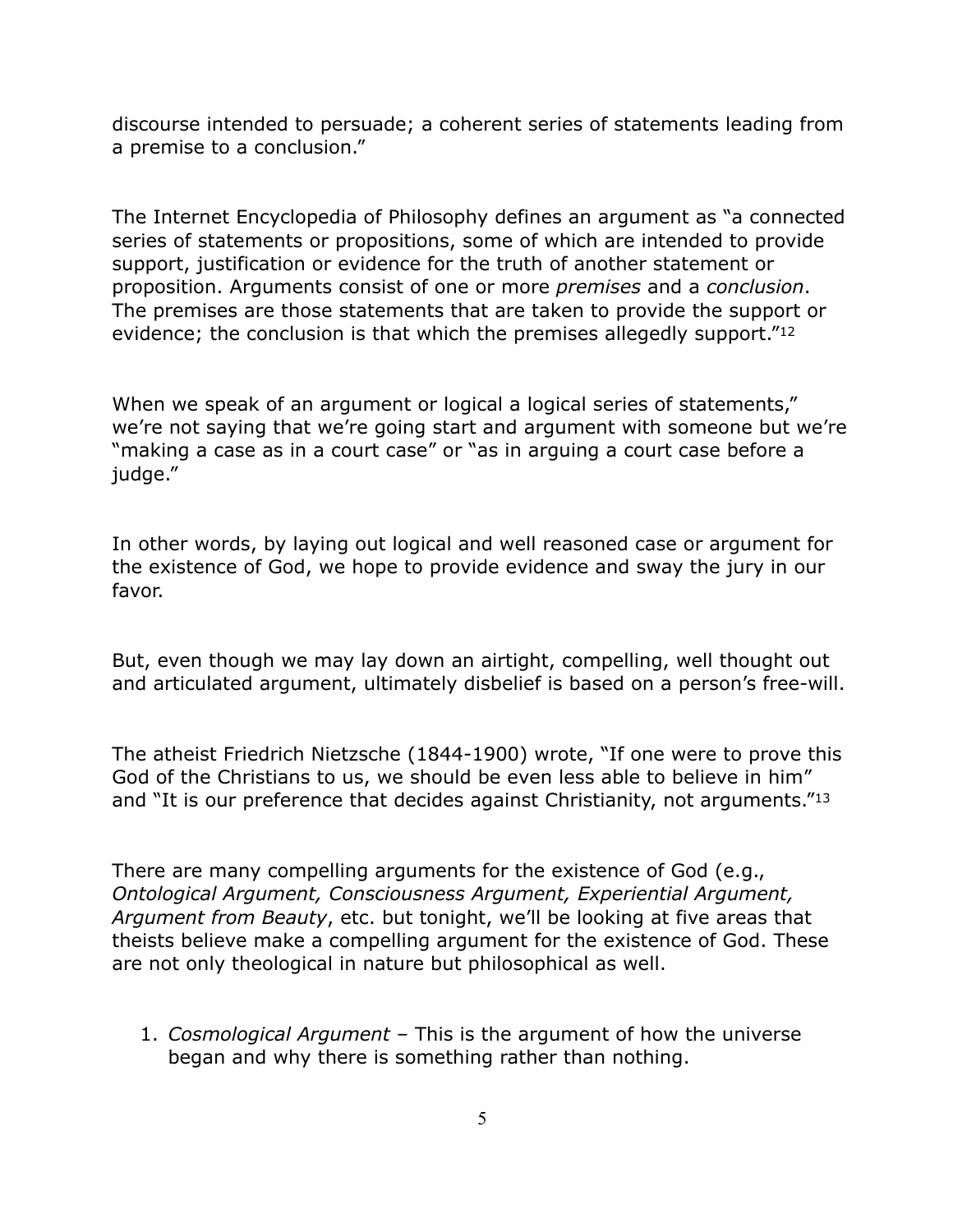- 2. *Teleological Argument* Also known as the *Intelligent Design (ID) Argument*. The argument that great design and order is built into nature.
- 3. *Complexity Argument –* Argues that the more we learn about the most basic living organisms, the more we see how highly complex life is.
- 4. *Moral Argument* Argues that if there is no God, than objective moral values do not exist.
- 5. *Historical Argument* Argues from the point of the historical Jesus, His life and His bodily resurrection from the grave.

Individually, these arguments are strong and convincing but, taken as a whole these arguments make a compelling case for the existence of God.

### **1. Cosmological Argument**

The word *cosmology* uses the Greek words *cosmos* meaning "universe" and *logy* meaning "the study of" so the *cosmological argument* is the argument from the study of the beginning of the universe.

Dictionary.com defines *cosmology* as: 1) The branch of philosophy dealing with the origin and general structure of the universe, with its parts, elements, and laws, and esp. with such of its characteristics as space, time, causality, and freedom. 2) The branch of astronomy that deals with the general structure and evolution of the universe.

The argument can be summed up in two premises and one conclusion.

- 1. Whatever begins to exist has a cause.
- 2. The universe began to exist.
- 3. Thus, the universe had a cause.

Let's look at the first premise: *Whatever begins to exist has a cause.*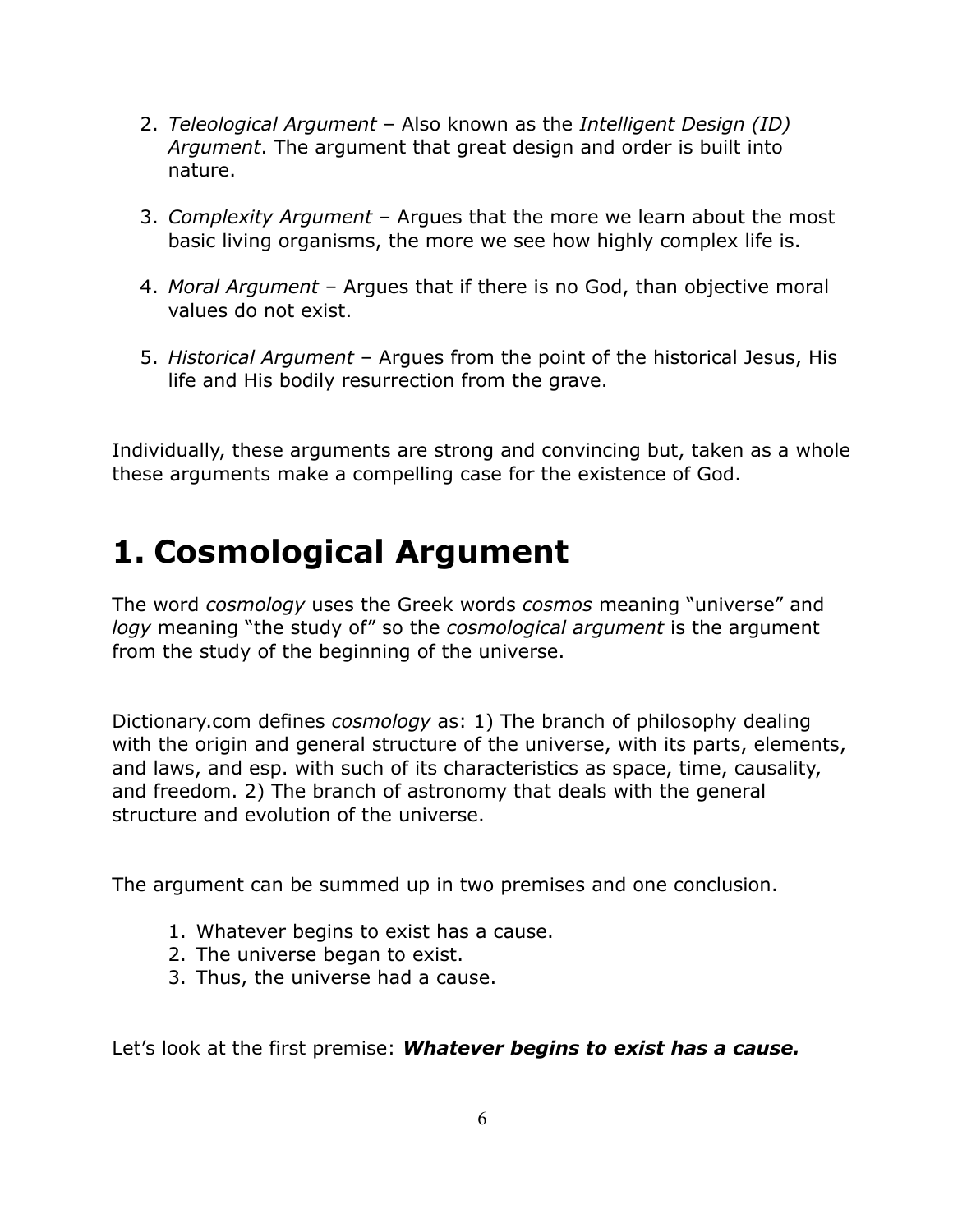The first premise is pretty obvious. Things don't just appear for no reason and pop into existence without any cause whatsoever and in fact, that there was a beginning only implies that there was a Beginner.

The quip "Nothing comes from nothing, nothing ever could" is an apt saying that rings true in everyday life.

When we use the word *nothing*, we mean absence of everything. If you imagine nothing as black, you're imaging something. If you imagine nothing as complete whiteness, again, you're imagining something.

Nothingness is nothing. No molecules, no energy, no times, no physicality nothing.

Whatever we see, albeit a table, a shoe, a book, a car, a chair, etc. came from a cause. That cause was an intelligent mind that thought up a blueprint and created the object.

Likewise, all matter that we see had to come from someplace; it had to come into existence at some point in time because the Law of Causality.

The Law of Causality basically states that "Causality is the relationship between an event (the *cause*) and a second event (the *effect*), where the second event is a consequence of the first."<sup>14</sup>

What started the first event – the Christians worldview is that God was the *uncaused first cause.*

What other possibilities do we have?

1. *The universe has always existed.* This is impossibility since *actual infinites* are not possible. *Potential infinites* are possible, but not *actual infinities*. *Infinite regresses* are another philosophical impossibility.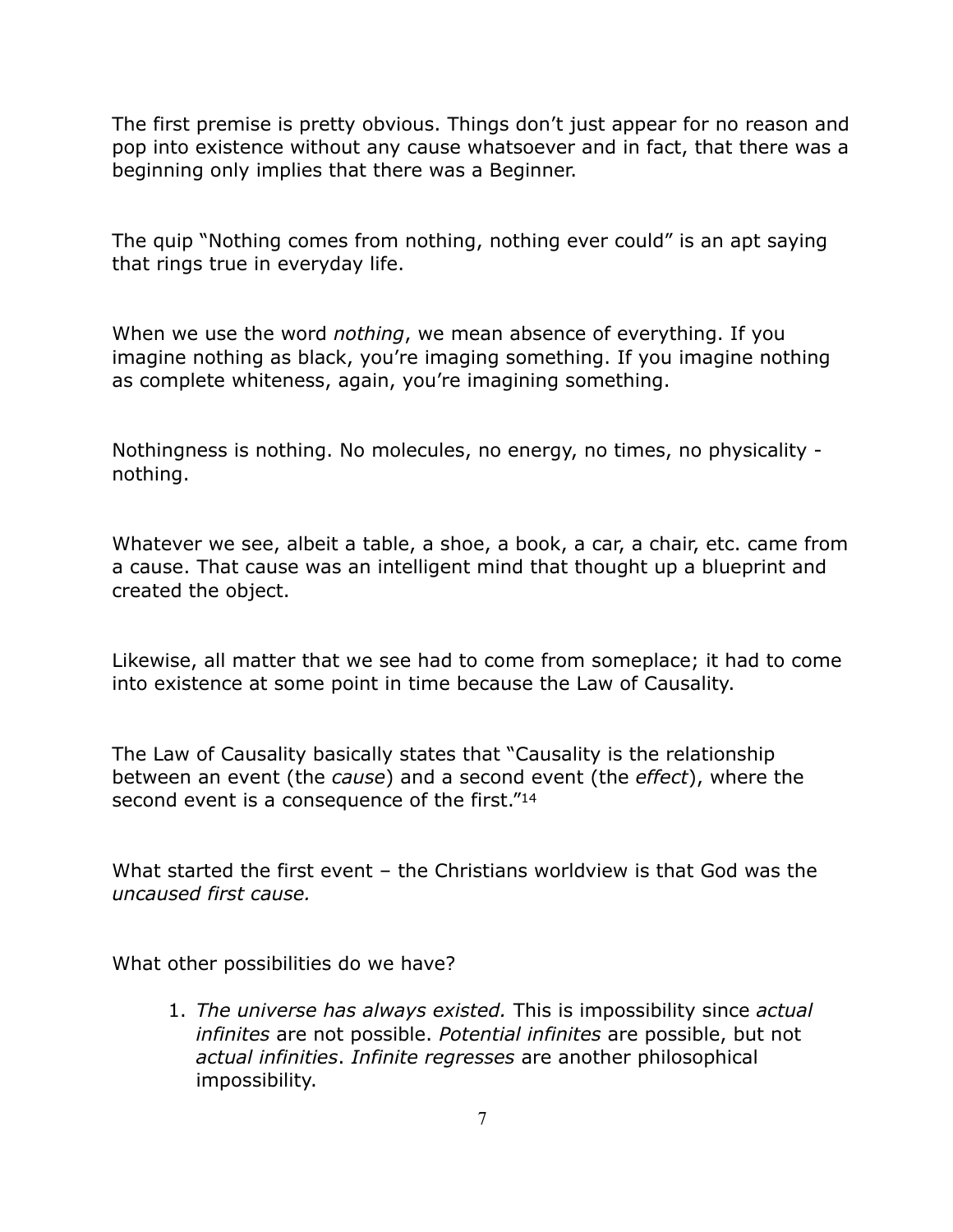- 2. *The universe created itself.* In order for the universe to have created itself, it would have had to already existed. A logical absurdity.
- *3. It happened without a cause, out of the blue.* Again, it's a philosophically powerful argument and statement that "Nothing comes from nothing, nothing ever could."
- *4. A powerful agent (first cause), caused matter to come into existence.*

To deny the Law of Causality is to deny rationality. The very process of rational thinking requires us to put together thoughts (the causes) that result in conclusions (the effects). So if anyone ever tells you he doesn't believe in the Law of Causality, simply ask that person, "What *caused* you to come to that conclusion?"15

Let's look at the second premise: *The universe began to exist.*

Scientists point to several evidences that the universe began to exist at a specific point in time.

First scientific argument: *The Universe is expanding*. Scientists, including Albert Einstein recognized that the universe is in constant movement.

Theories arose by Einstein and independent models were created in the 1920's but in 1929, Edwin Hubble made an extraordinary discovery, verifying the theories and models created earlier in the century.

Hubble noted, through astronomical study, that the light from distant galaxies was shifted to the red side of the color spectrum.

This phenomenon became known as the *red shift* and the explanation also applies to the term used for sound waves as the *Doppler Effect.*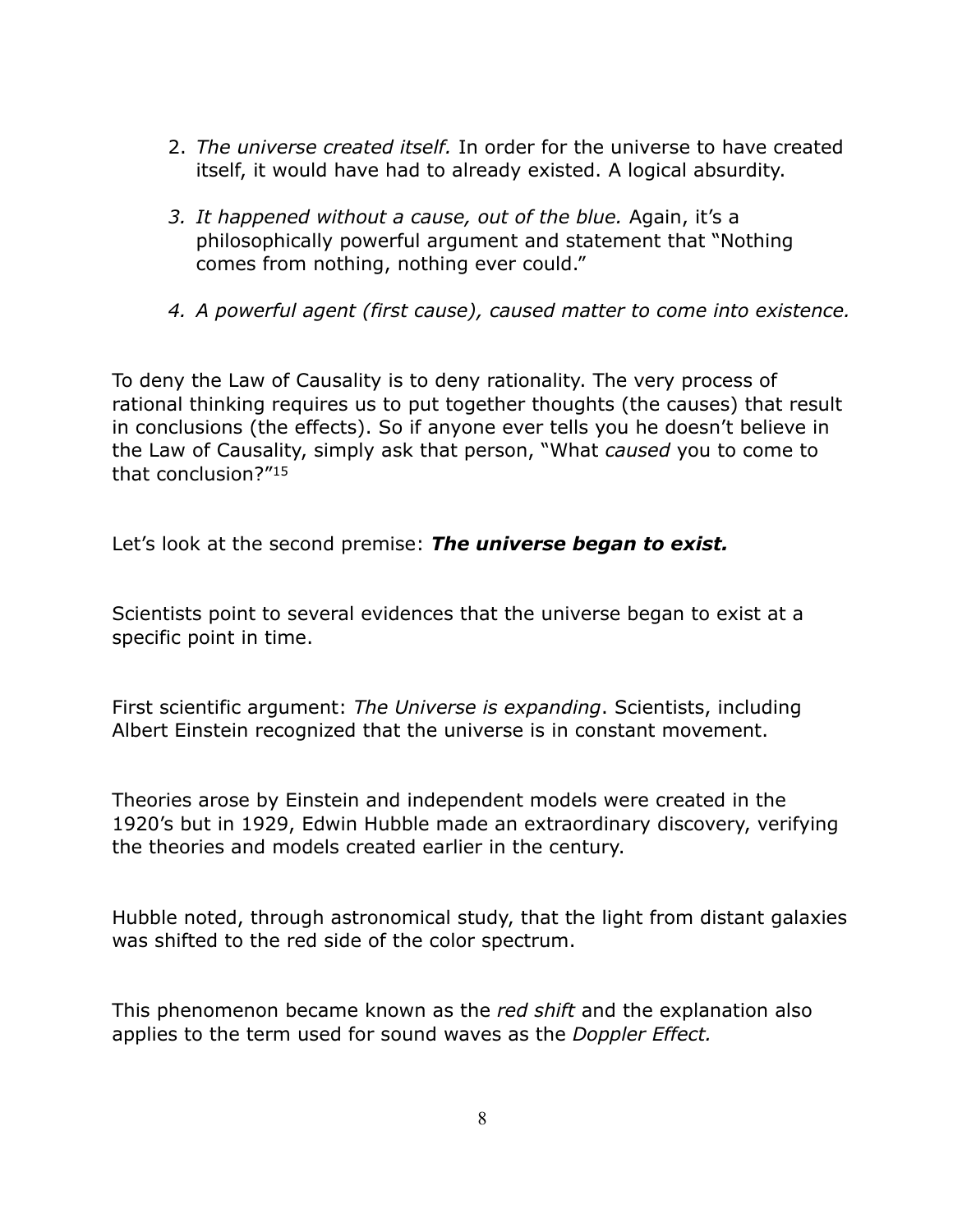The *Doppler Effect* says that if sound is emitted from an object moving toward you, the sound waves are compressed or shortened.16

Of course, since the universe is expanding, and drawing upon the logical conclusion - it must have had a point of origin to expand from.

Scientists Stephen Hawking and Roger Penrose admit "…almost everyone now believes that the universe, and time itself, had a beginning at the big bang."17

Second scientific argument: *The Second Law of Thermodynamics.* This law states that unless energy is being fed into a system, overtime, differences in temperature, pressure and chemical potential tend to move towards equilibrium.

This means that given enough time, the universe would have died a "heat death," trillions upon trillions upon exponential trillions of eons ago.

Dr. Ron Rhodes states that "Based on the first [in a physical system, energy can neither be created nor destroyed; it just changes forms] and second laws of thermodynamics, we must conclude that our universe is headed toward ultimate "heat death" in which there will be no more energy conversions. The amount of usable energy will eventually deplete. Out universe is decaying. It is eroding. It is moving from order to disorder. The universe – and everything in it, including the sun, our bodies, and the machine we build – is running down."18

And finally, the conclusion: *Thus, the universe had a cause.*

The theist's conclusion is that that cause is a transcendent being who lives outside our space/time continuum.

One thing we learn from modern philosophy, astronomy and astrophysics is that the universe had a beginning. The Bible teaches the following: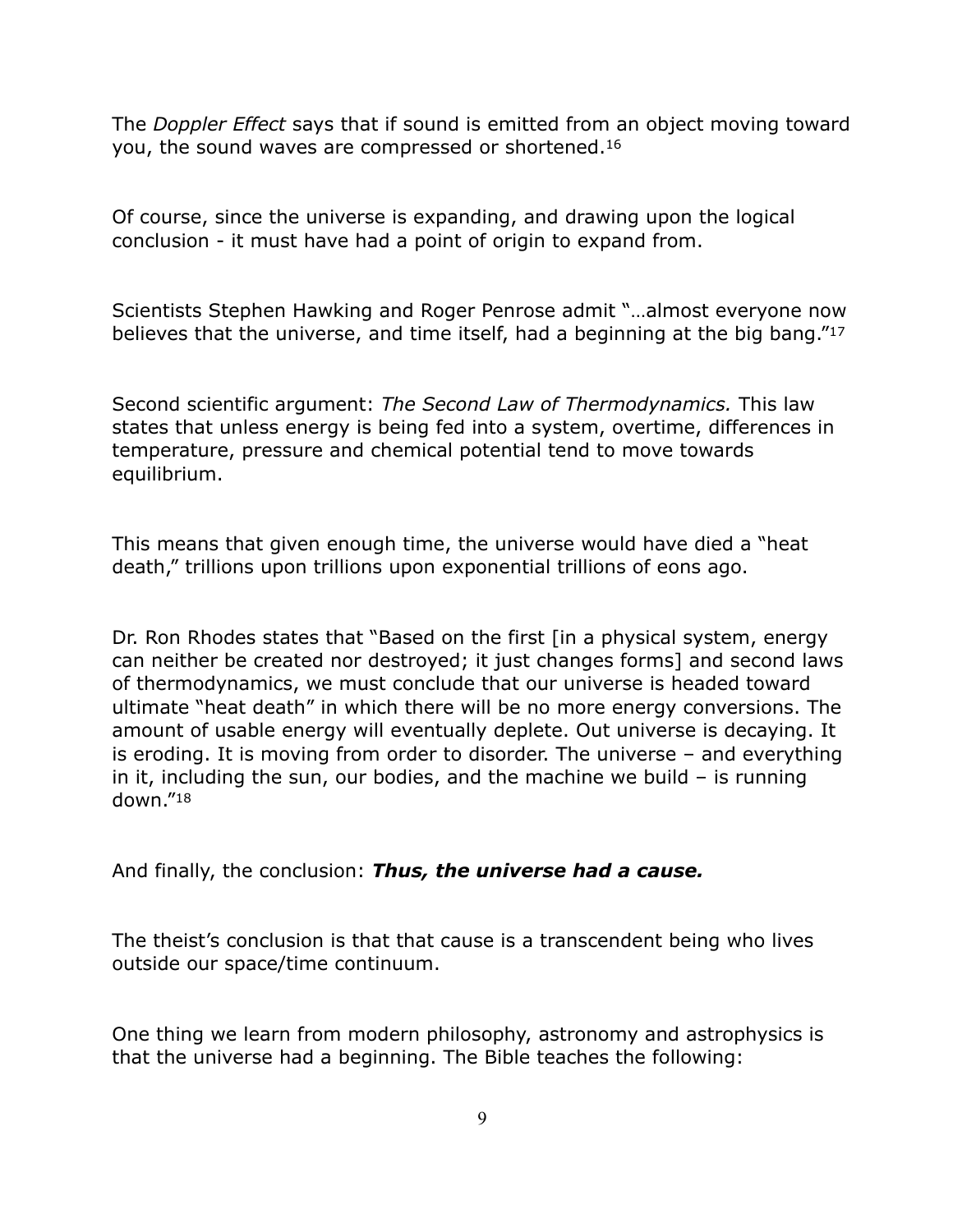◦ Hebrews 11:3 that "By faith we understand that the worlds were framed by the word of God, so that the things which are seen were not made of things which are visible"

Scholars believe that the Bible tells us that God created "Ex nihilo", Latin for "from nothing."

◦ Genesis 1:1 says, "In the beginning God created the heavens and the earth."

The word *created* [Hebrew: *bara*] means "to create out of nothing or of something new."

Prior to the moment of creation, there was nothing. God spoke into existence all time, energy and matter from nothing.

- Psalm 102:25 says, "Of old You laid the foundation of the earth, And the heavens are the work of Your hands."
- John 1:3 says, "All things were made through Him, and without Him nothing was made that was made."
- Colossians 1:16, 17 says, "For by Him all things were created that are in heaven and that are on earth, visible and invisible, whether thrones or dominions or principalities or powers. All things were created through Him and for Him. And He is before all things, and in Him all things consist."

Creation cannot exist separate from God but God can and does exist separate from creation. In order to create, God had to exist prior to creation or else God would have created Himself which is an illogical absurdity.

And so, we concur with Dr. William Lane Craig when he says that "the most plausible answer to the question of why something exists rather than nothing is that God exists."

### **2. Teleological Argument**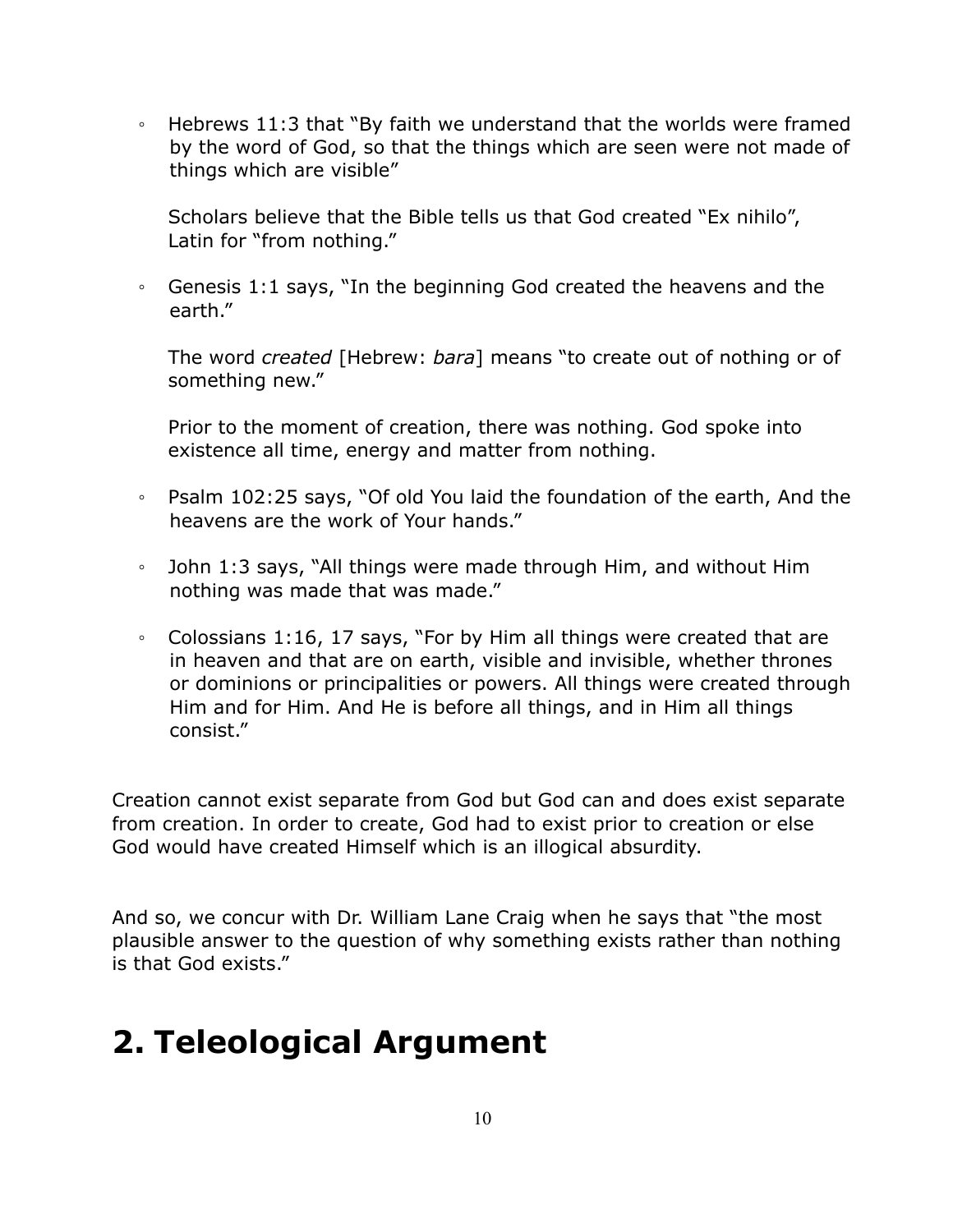The word *teleology* uses the Greek words *telos* meaning "purpose or end" and *logy* meaning "the study of" so the *teleological argument* is the argument from the study of the purpose of directive principle of the universe and nature.

You've probably heard of it by its more popular or common name, *Intelligent Design Theory* or *ID.* 

Dictionary.com defines *teleology* as 1) The study of evidences of design in nature. 2) The fact or character attributed to nature or natural processes of being directed toward an end or shaped by a purpose. 3) The use of design or purpose as an explanation of natural phenomena.

The argument can be summed up in two premises and one conclusion.

- 1. All designs imply a designer.
- 2. The universe exhibits great design.
- 3. Thus, there must be a Great Designer of the universe.

Let's look at the first premise: *All designs imply a designer.*

When we look at a painting of the Mona Lisa, the architecture of a skyscraper, a highway or a glass vase, we see that it took intelligence to design and then produce the object.

Likewise, if we to drive up to South Dakota and we see Mount Rushmore, we understand that it took an intelligence to create it and that it didn't happen over millions of years unlike the wind, rain and water that created the Grand Canyon.

By use of analogy, the watchmaker argument, which was first put forth by William Paley (1743-1805), is the teleological argument that if you were to run across a watch lying in a field, you would assume that an intelligent designer had created the watch.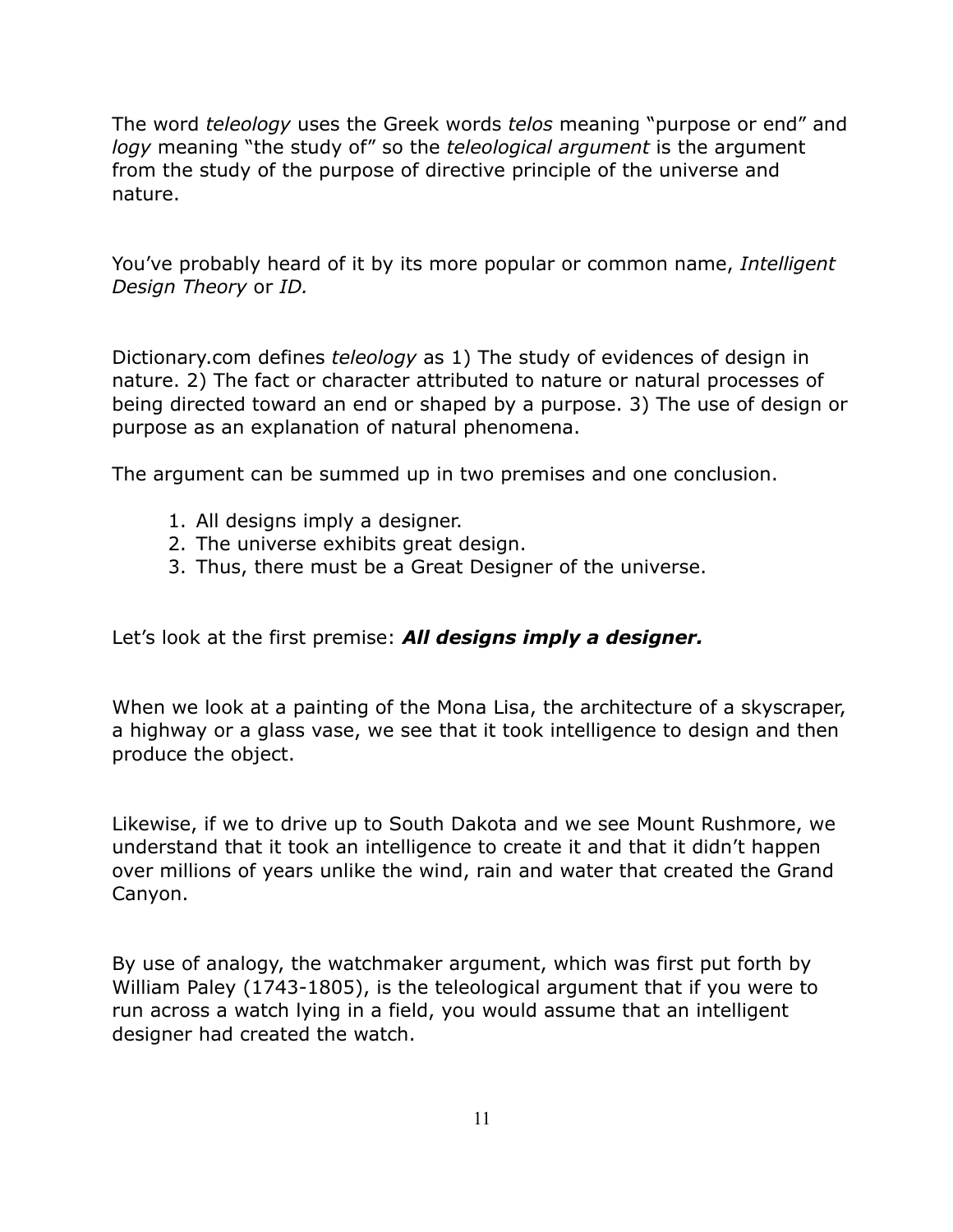"In crossing a health [grassland or pasture], suppose I pitched my foot against a stone, and were asked how the stone came to be there; I might possibly answer, that, for anything I knew to the contrary, it had lain there forever…But suppose I found a watch on the ground, and it should be inquired how the watch happened to be in that place…The inference, we think, is inevitable – the watch must have had a maker: that there must have existed, at some time, and at some place or other, an artificer [craftsman] or artificers, who formed it for the purpose which we find it actually to answer; who comprehend its construction, and designed its use."19

The point here is this, just as evidence shows crime scene investigators, archaeologists, cryptographers, and copyright offices that an intelligent being was involved, so the universe gives us evidence of an intelligent being.

Let's look at the second premise: *The universe exhibits great design.*

From the molecular level, to the planet and ecosystem level, the solar system, the Milky Way galaxy, to the universe as a whole and everything in between, great design is seen in all aspects of the natural sciences.

Due to time and space constraints, we will be looking specifically at one part of the Intelligent Design debate, namely, is the universe fine-tuned for life?

When we observe that our fragile tiny blue planet exists in a very hostile universe and environment of space, scientists and physicists understand that there are certain environment conditions, called "anthropic constants" that keep mounting supporting the conclusion that the universe is fine-tuned for human life.

Dr. William Lane Craig, Christian apologist, theologian, and philosopher explains that "by 'fine-tuning' one means that small deviations from the actual values of the constants and quantities in question would render the universe life-prohibiting or, alternatively, that the range of life-permitting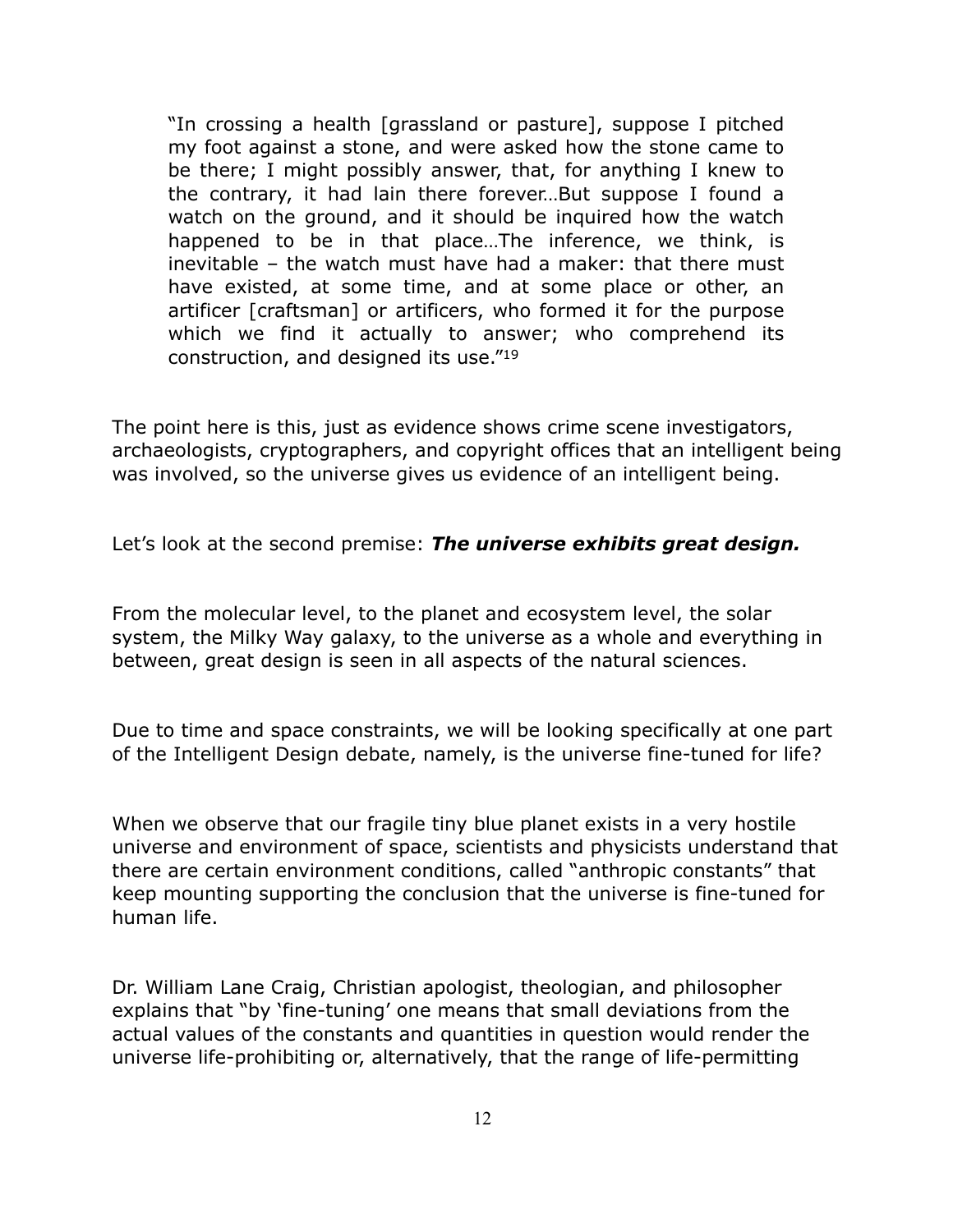vales is exquisitely narrow in comparison with the range of assumable values."20

Physicist P.C.W. Davies explains that when changes in just one of the four fundamental forces of nature, either the  $\alpha$ <sub>G</sub> (gravitation) or  $\alpha$ <sub>W</sub> (the weak force); of only one part 10<sup>100</sup> would have prevented a life-permitting universe.  $21$ 

In some sense, it's as if the universe knew we'd be coming.

There are two major segments that define fine-tuning features in the universe if life is to exist.

First, for there to be life in the universe, there are to date 140 features of the cosmos as a whole (including the laws of physics) that must fall within certain narrow ranges to allow for the possibility of physical life's existence. 22 For example: 23

- Donald Page, of Princeton's Institute for Advanced Study, calculates that the odds against our universe randomly taking a form suitable for life as we know it are 1 on 10124.
- If the magnitude of the explosion (the Big Bang) were weaker by only a factor of 1 in 1060, the universe would have collapsed back in on itself.
- If the gravitational constant varied by as little as 1 in 1040, lifesustaining stars would not have formed.

Second, for there to be Intelligent Physical Life, to date there are 402 quantifiable characteristics of a planetary system and its galaxy that must fall within narrow ranges to allow for the possibility of advanced life's existence.<sup>24</sup>

- If the inclination of the earth's orbit were too great, temperature differences on the planet would be too extreme.
- If the earth's axial tilt were greater or lesser then it is, the surface temperatures would be too harsh to support life as we know it.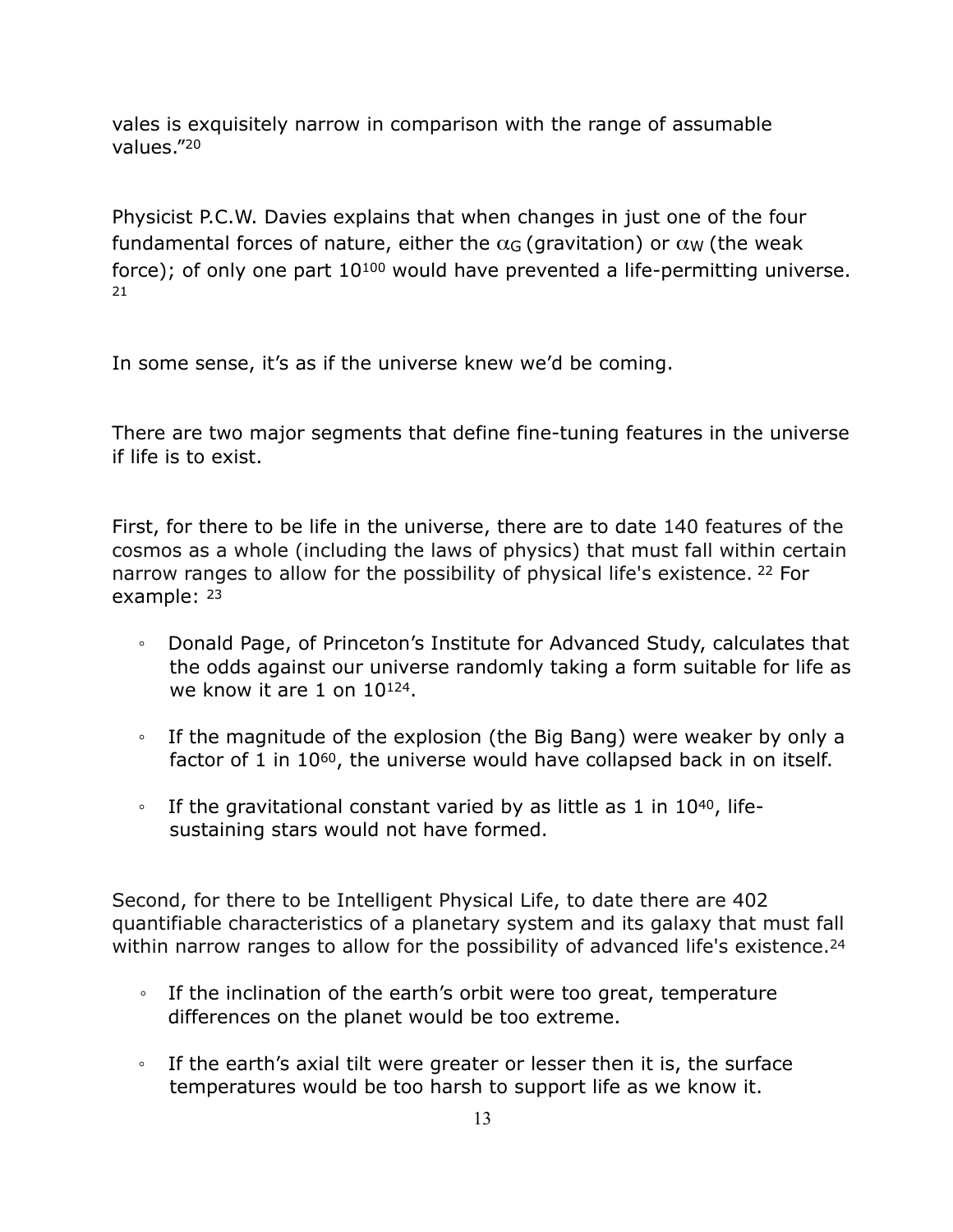- If the surface gravity on the earth were stronger, the atmosphere would retain too much ammonia and methane, which is poisonous. But if the gravity were less, the atmosphere would loss too much water.
- If the distance of the earth to our sun were greater, the earth would be too cool for a stable water cycle. But if we were closer, the earth would be too warm for a stable water cycle.
- If the sun's distance to a spiral arm was too large, exposure to harmful radiation from the galactic core would be too great.
- If the length of the day were longer, the temperature differences would be too great to sustain life. But if the day were shorter the atmospheric wind velocities would be too great to survive.
- If the thickness of the earth's crust were greater, too much oxygen would be transferred from the atmosphere to the crust. But if the crust were thinner, there would be too much volcanic and tectonic activity.

Hugh Ross, astronomer and astrophysicist notes that the "degree of finetuning is so great that it's as if right after the universe's beginning someone could have destroyed the possibility of life within it by subtracting a single dime's mass from the whole of the observable universe or adding a single dime's mass to it."25

### And finally, the conclusion: *Thus, there must be a Great Designer of the universe.*

The Bible speaks of being able to know that God exists by looking at His creation – at what He has designed.

- Isaiah 45:18 says, "For thus says the LORD, Who created the heavens, Who is God, Who formed the earth and made it, Who has established it, Who did not create it in vain, *Who formed it to be inhabited*: "I am the LORD, and there is no other." (emphasis mine)
- Romans 1:20 says, "For since the creation of the world His invisible attributes are clearly seen, being understood by the things that are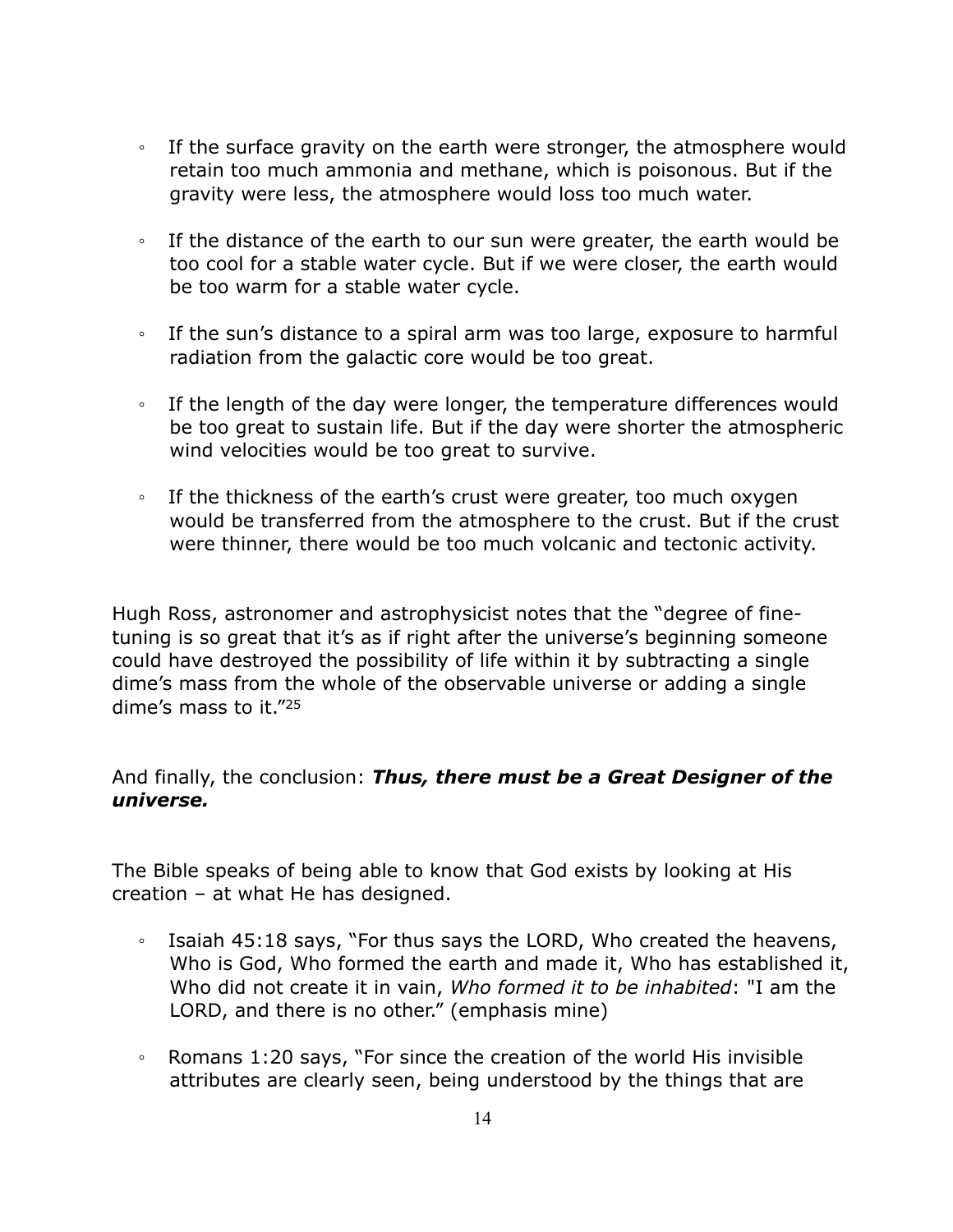made, even His eternal power and Godhead, so that they are without excuse…"

The Bible says to "look to the heavens" if you want to know just how big the Creator God is.

◦ Psalm 19: 1-4 says, "The heavens declare the glory of God; And the firmament shows His handiwork. Day unto day utters speech, And night unto night reveals knowledge. There is no speech nor language Where their voice is not heard. Their line has gone out through all the earth, And their words to the end of the world."

And a few centuries later, the prophet Isaiah wrote down what God had spoken regarding the vastness of space and even it not being His equal:

◦ Isaiah 40:25, 26 "'To whom then will you liken Me, Or to whom shall I be equal?' says the Holy One. Lift up your eyes on high, And see who has created these things, Who brings out their host by number; He calls them all by name, By the greatness of His might And the strength of His power; Not one is missing."

When we look around at the setting sun and the colors produced, a rainbow, the night sky, observe the universe through the powerful telescopes and technology that we have, which by the way would not be possible if we were not located at such a place in our Milky Way galaxy – all these and more point to a Creator God.

Sir Fred Hoyle (1915 – 2001), an English astronomer and mathematician noted that "A common sense interpretation of the facts suggests that a super intellect has 'monkeyed' with physics, as well as with chemistry and biology, and that there are no blind forces worth speaking about in nature. The numbers one calculates from the facts seem to me so overwhelming as to put this conclusion almost beyond question."26

So, it's quite reasonable and plausible to believe that not only did a Divine Creator cause the existence of our universe since we know that "nothing comes from nothing and nothing ever could," but also that He designed it so that this little planet we live on could support life as we know it.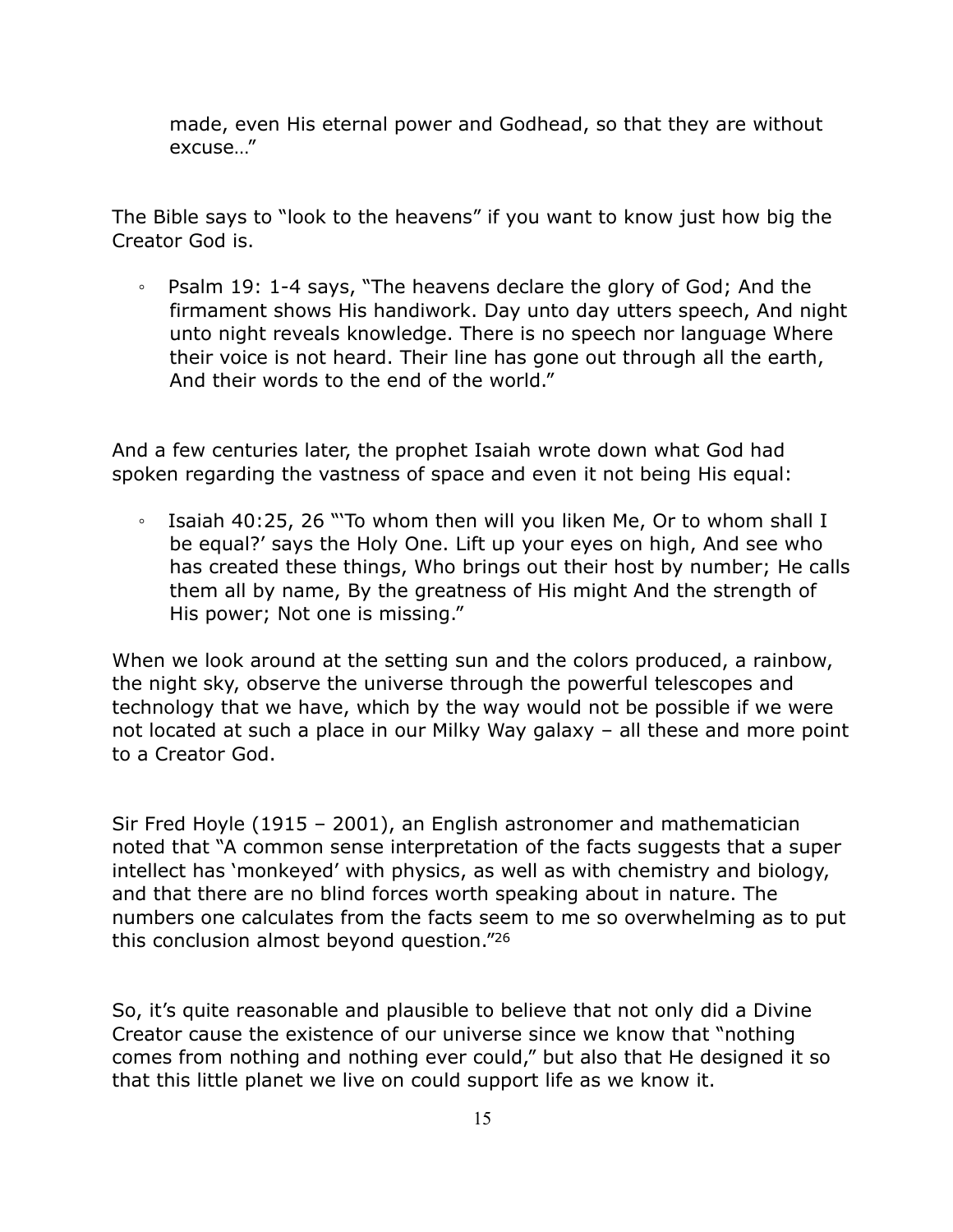## **3. Complexity Argument**

Similar, but different to the Teleological argument is the Complexity argument.

The basic premise behind the specified complexity theory or argument is that it's the fingerprint of design.

For something to exhibit specified complexity it must be difficult to reproduce by chance (complex) and it must match an independently given pattern (specified).27

There are two kinds of complexity *ordered complexity* and *specified complexity*.

Ordered complexity although still complex structurally, has little information such as a snowflake or a crystal and is a result of natural process while specified complexity contains complex information and demonstrates design, for example a novel.

Complexity is the opposite of simplicity. In the example below, the letters are specified by a pattern i.e., order redundancy, but not complex – they're simple.

NOTNOTNOTNOTNOTNOTNOTNOTNOTNOTNOTNOTNOTNOTNOTNO TNOTNOTNOTNOTNOTNOTNOTNOTNOTNOTNOTNOTNOTNOTNOTN OT

In the next example, the letters are merely complex but not specified.

### JDJFDSIOHFNNFDKLJLKAVCZDXWYUKMKMNFKLDSNLNLHIURIUG GHJSAFHKNMGMNJIGDUYAKLKQOAPORHCNZVACDSLOPDIJBDGHJ SKJJF

In the final example, the letters are not only complex, but they demonstrate specificity and thus, marks of an intelligent agent.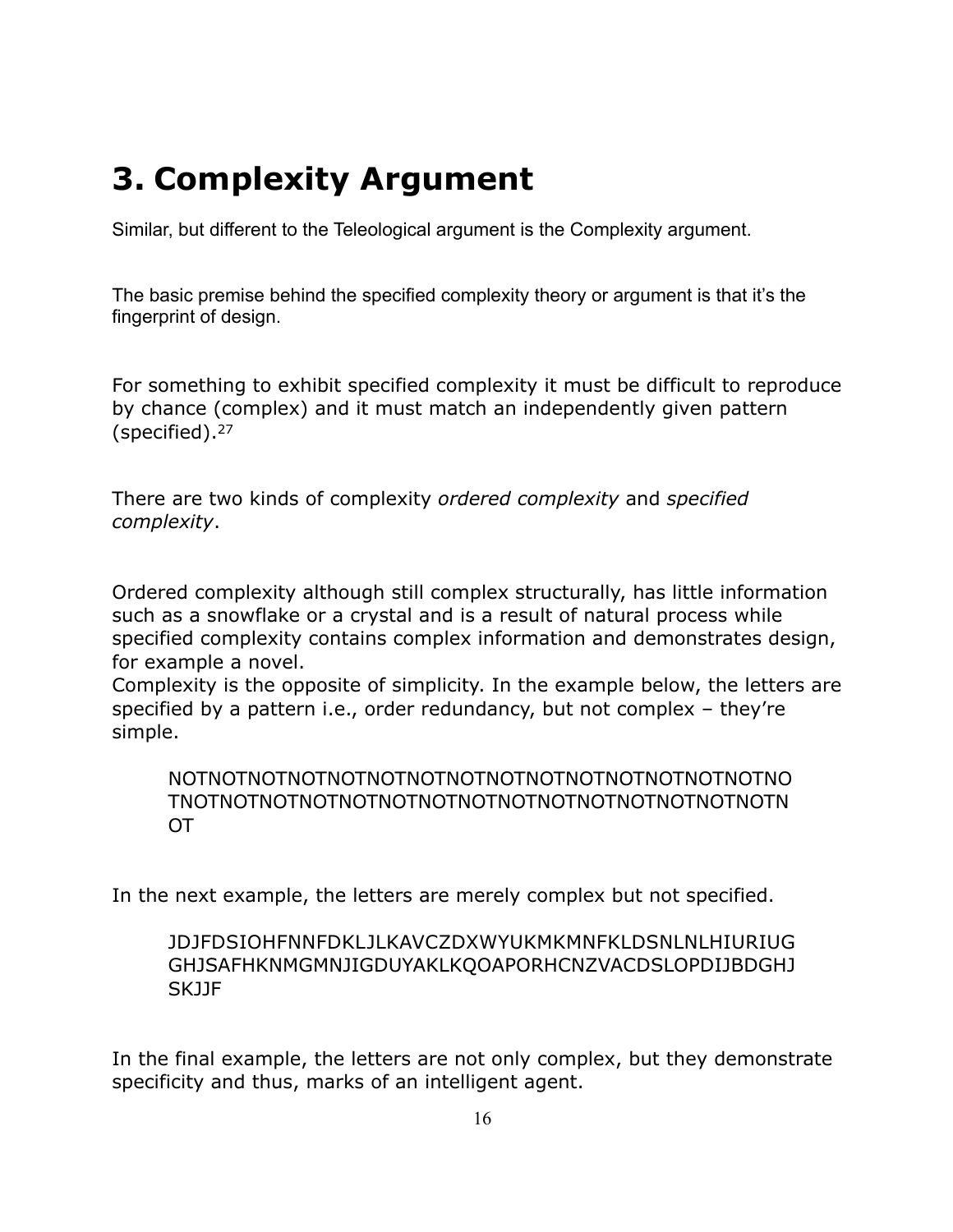#### WHEN YOU HAVE ELIMINATED THE IMPOSSIBLE WHATEVER REMAINS NO MATTER HOWEVER IMPROBABLE MUST BE THE TRUTH

Using the argument of two premises to support a conclusion, we see that:

- 1. Specified complexity and information arise from intelligent agents.
- 2. Biological processes contain information and specified complexity.
- 3. Therefore, biological processes arose from an intelligent agent.

Let's look at the first premise: *Specified complexity and information arise from intelligent agents.* 

So how do we know the marks of design by intelligent agents or intelligent activity?

Dr. William A. Dembski, mathematician, researcher and author explains:

"Whenever we infer design, we must establish three things: *contingency, complexity* and *specification.* Contingency ensures that the object in question is not the result of an automatic and therefore unintelligent process that had no choice in its production [crystals and snowflakes are an example as the result of natural law]. Complexity ensures that the object is not so simple that it can readily be explained by chance. Finally, specification ensures that the object exhibits the type of pattern characteristic of intelligence."28

Based on these three characteristics, it's more readily possible to determine whether an object has been designed by an intelligent agent.

For example, the movie *Contact*, written by Carl Sagan and staring Jody Foster and Matthew McConaughey, tells the story of the SETI (Search of Extraterrestrial Intelligence) program that comes across a radio signal from space that is both complex and specified. The signal is a sequence of prime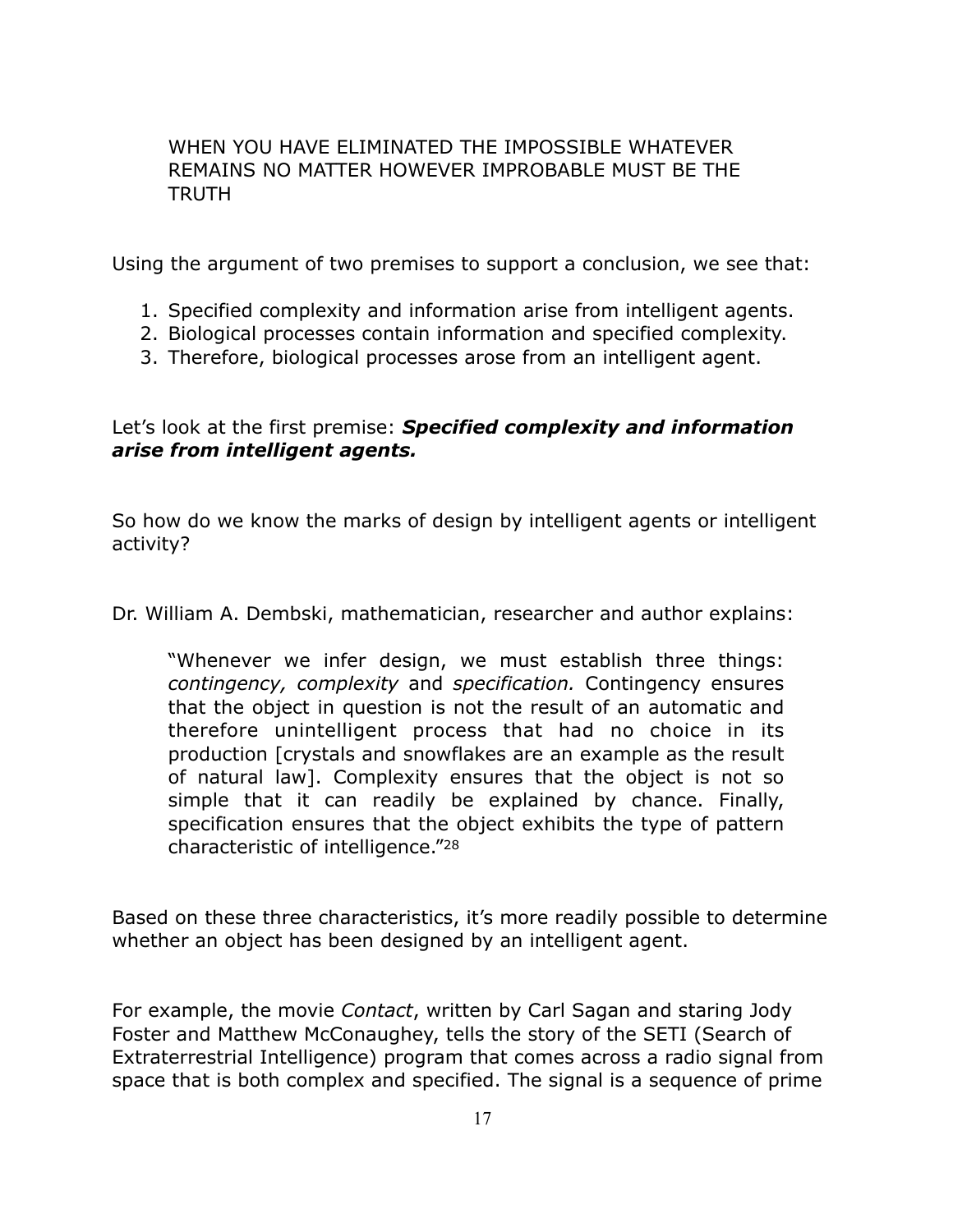numbers from 2 to 101 (prime numbers are numbers that can only be divided by themselves and 1, e.g., 2, 3, 5, 7, 11, 13, etc.)

First, as Dr. Dembski explains, the patterns of 1's and 0's that form the sequence for the prime numbers is irreducible to the law of physics that govern the transmission of radio signals therefore, we regard the sequence as contingent.

Second, the sequence of prime numbers is very complex to reproduce in a natural setting and is thus improbable that it was produced by natural means.

And finally, it's specified in that it's not a random, simple mathematical pattern, but complex numbers.

The scientists in the *Contact* recognized that the signal could not have arisen from natural causes but from an intelligent agent.

Let's go back to the Mount Rushmore example. A mountain with rocks, boulders, trees, rivers, ravens, plants and animals will definitely have a complex ecosystem but it's not specified.

There are no natural laws that dictated that natural processes carved the faces of Washington, Jefferson, Lincoln and Roosevelt over a period of time and chance and is thus contingent.

Mount Rushmore is not only complex but it also demonstrates specified complexity in the information it conveys.

### Let's look at the second premise: *Biological processes contain information and specified complexity.*

The greater the complexity of an object, the smaller the probability of its occurrence of happening by chance.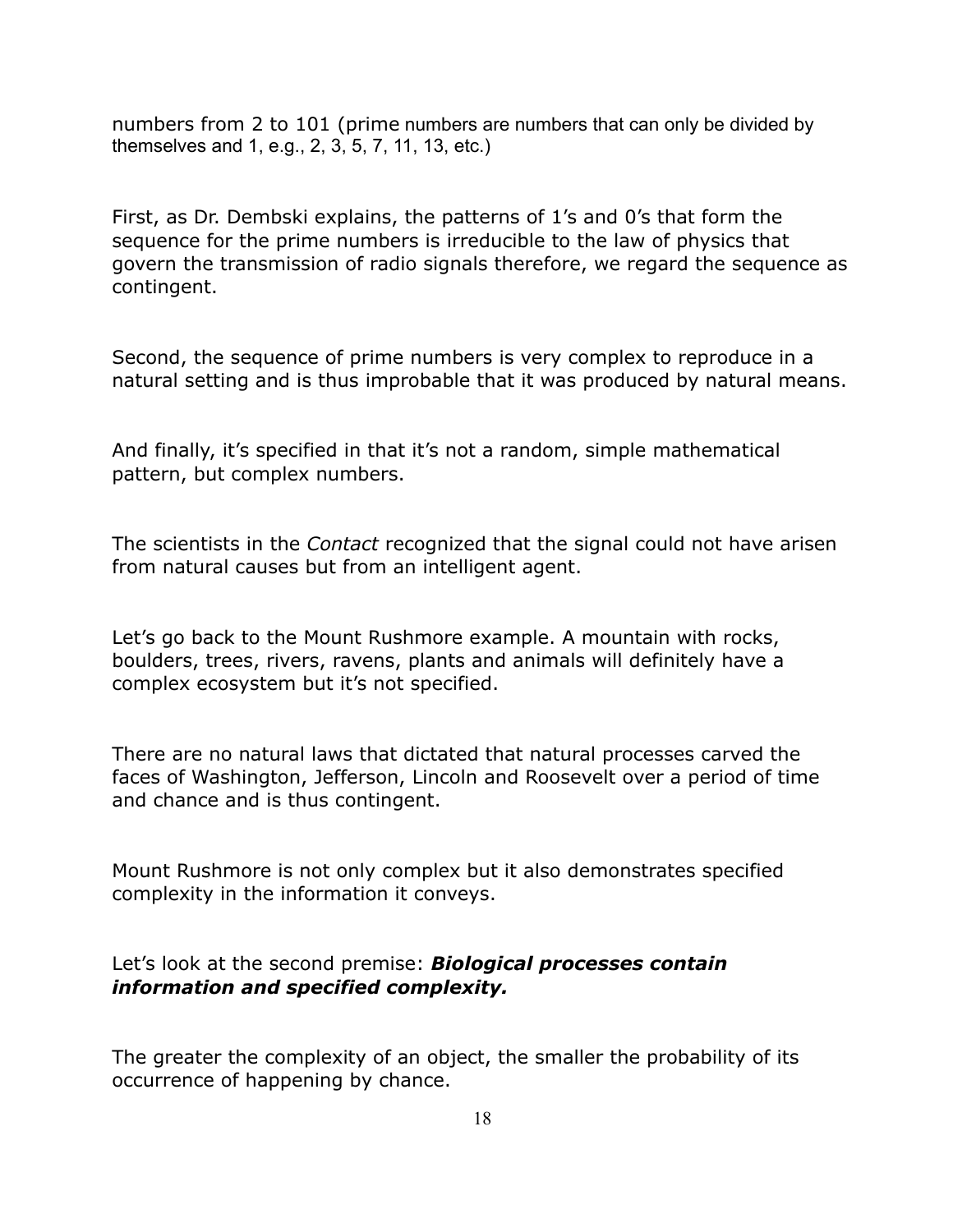French Mathematician Emile Borel (1871-1956) wrote the following:

"Events whose probabilities are extremely small never occur…We may be led to set at 1 to the 50th power the value of negligible probabilities on the cosmic scale."29

Numbers this large can be hard to comprehend and visualize so let's consider these word pictures:

"1 in 10<sup>50</sup> would be the same likelihood that every person on the planet would win the Powerball Grand Prize once per second not for the rest of their lives but for the next 1,000,000,000,000,000,000,000,000 years!"30

"If we were to take  $10^{21}$  silver dollars and lay them on the face of the earth; they would cover the entire land surface to a depth of 120 feet."31

When we look at complex structures at the cellular level, DNA reveals that the information and complexity it contains is amazing.

The "rungs" of the DNA are made up of base-pairs of four nucleotides that create a specific language so rich in information that a human single cell contains enough information to fill one thousand encyclopedias and if a DNA strand within that cell could be unwound, it would be almost ten feet in length.

Charles B. Thaxton is an intelligent design author and Fellow of the Discovery Institute's Center for Science and Culture elaborates:

"The DNA code is a genetic 'language' that communicates information to the cell. The cell is very complicated, using many DNA instructions to control its every function. The amount of information in the DNA of even the single-celled bacterium, E. coli, is vast indeed. It is greater than the information contained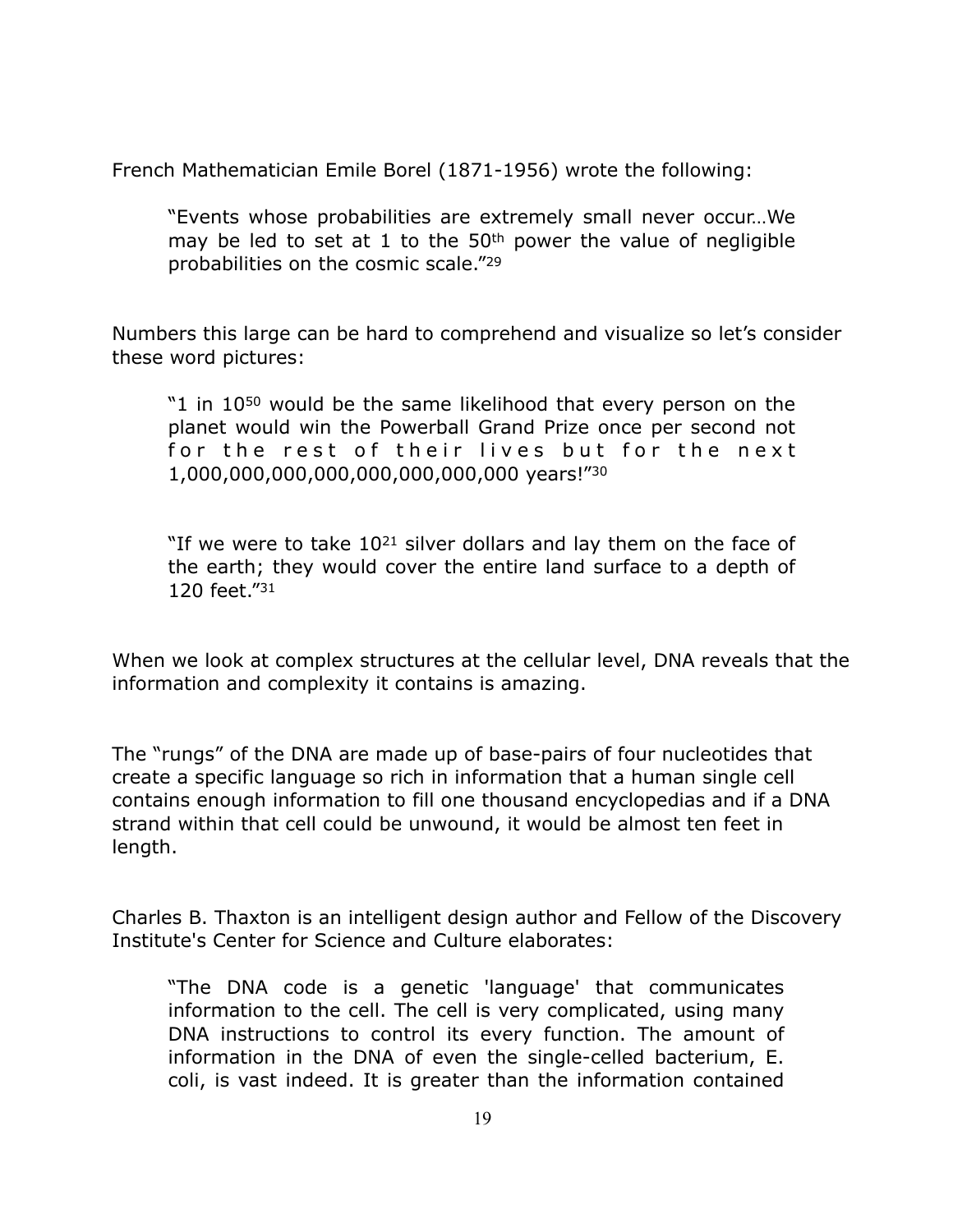in all the books in any of the world's largest libraries. The DNA molecule is exquisitely complex, and extremely precise: the 'letters' must be in a very exact sequence. If they are out of order, it is like a typing error in a message. The instructions that it gives the cell are garbled. This is what a mutation is."32

The human body contains so much DNA that if strung together, would reach from the Earth to the Sun almost seventy times.

In a nutshell, DNA provides the design specifications for the cellular components; molecules known as messenger RNA copy a specific segment of the assembly instructions; transfer RNA than translates the information coded in the DNA into the specific sequence of amino acids; and finally ribosomal RNA assembles the amino acids into the proper sequence to form the specified protein molecule.<sup>33</sup>

Now, a protein is not even close to a living cell and the odds of assembling amino acids by chance into the correct order and sequence required producing a functioning single small protein is conservatively 1 in 10130.

This number exceeds the 1/10<sup>50</sup> universal probability limitation set by Emile Borel but if that probability wasn't enough to convince you, two well known scientists calculated the odds of life forming by natural processes. Here's what they said:

"No matter how large the environment one considers, life cannot have had a random beginning…There are about two thousand enzymes, and the chance of obtaining them all in a random trial is only one part in  $(10^{20})^{2000} = 10^{40,000}$ , an outrageously small probability that could not be faced if the whole universe consisted of organic soup."34

And finally, the conclusion: *Therefore, biological processes arose from an intelligent agent.*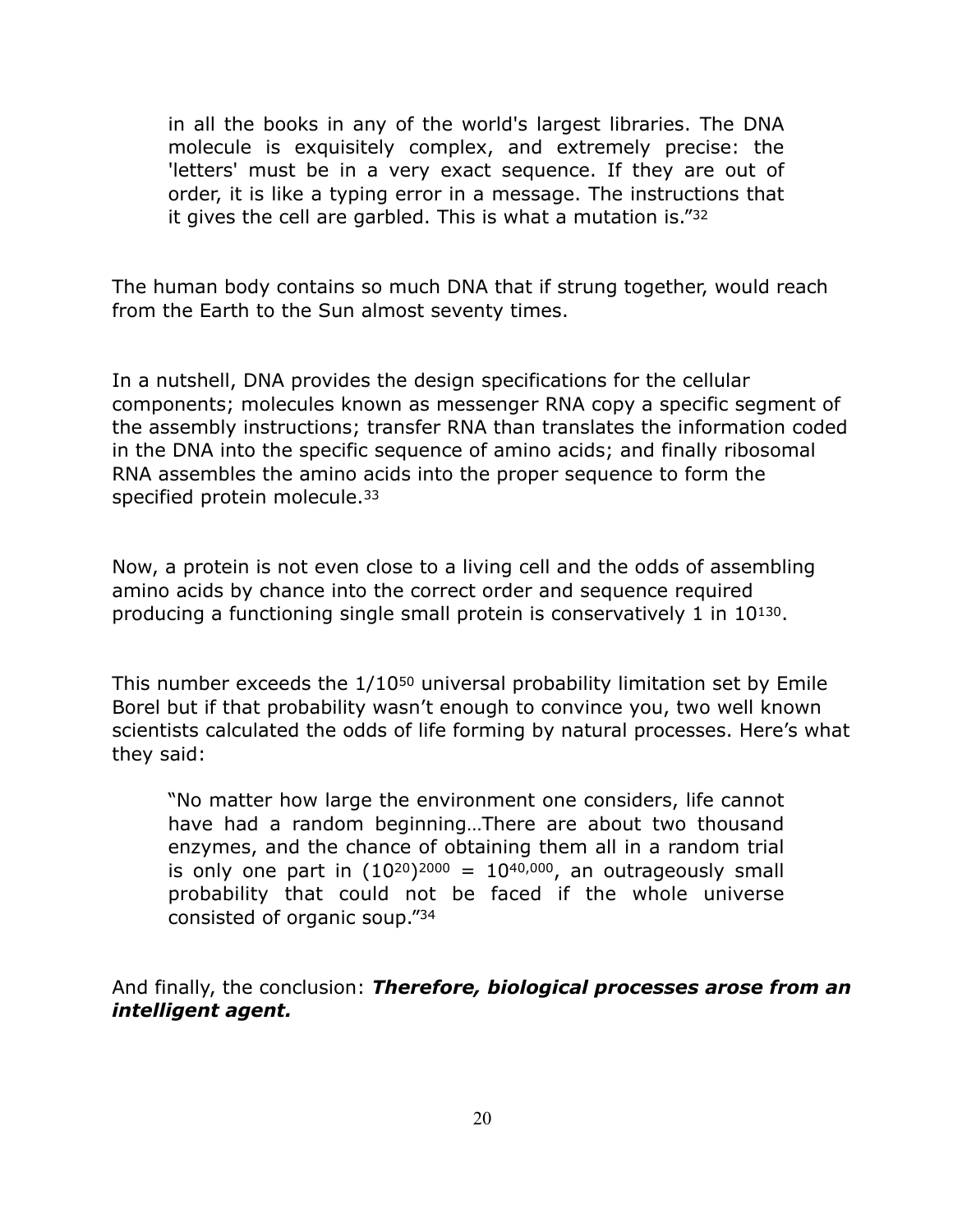As we have seen, the chances of life arising from non-life are so "extremely small to ever occur" that the more plausible and reasonable belief is that the Creator God designed the process and is the intelligent agent behind all things.

- Psalm 139:13, 14 says, "You made all the delicate, inner parts of my body and knit me together in my mother's womb. Thank you for making me so wonderfully complex! Your workmanship is marvelous—how well I know it." (NLT)
- John 1:3 says that "All things were made through Him, and without Him nothing was made that was made."

The NASB words John 1:3 this way "All things came into being through Him, and apart from Him nothing came into being that has come into being."

The words *came into being* or *has come into being* [Greek: *ginomai*] means to "to become, i.e. to come into existence, begin to be, receive being."

- Hebrews 3:4 says "For every house is built by someone, but He who built all things is God."
- Colossians 1:16 says, "For by [Jesus] all things were created that are in heaven and that are on earth, visible and invisible, whether thrones or dominions or principalities or powers. All things were created through Him and for Him."

The writers of the Bible claim that the natural world in what displays the power and knowledge of the Creator God.

- Psalm 19:1-2 says that, "The heavens declare the glory of God; and the firmament shows His handiwork. Day unto day utters speech, and night unto night reveals knowledge.
- Romans 1:20-21 says that, "For since the creation of the world His invisible attributes are clearly seen, being understood by the things that are made, even His eternal power and Godhead, so that they are without excuse, because, although they knew God, they did not glorify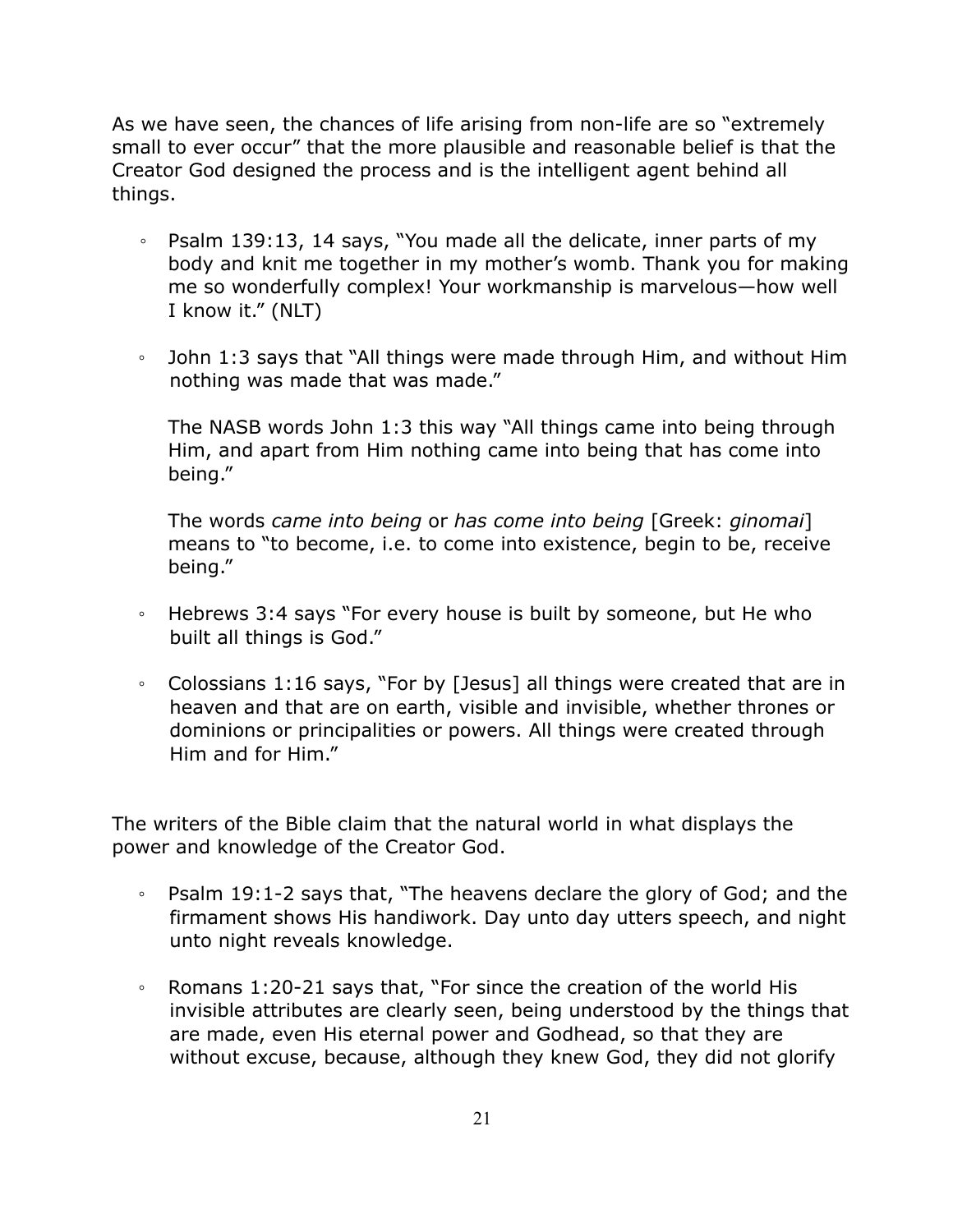Him as God, nor were thankful, but became futile in their thoughts, and their foolish hearts were darkened."

The worldview know as naturalism sees the universe as a closed system and that all phenomena within can be completely explained in terms of natural causes and laws and by purely material causes.

Since biological processes contain information and specified complexity, to the theist it's quite reasonable and plausible to believe that these biological processes arose from an intelligent.

### **4. Moral Argument**

The fourth argument for *Evidence for the Existence of God* is the argument from morality and values also called the *axiology* argument from the Greek *axios* meaning "judgment, worth or value."

It's the argument that shows that moral values must be objective in nature in order for the universe to make sense.

The atheist would claim that since God does not exist, absolute, transcendent morals do not exist either. They would say that morals are relative in natural and personal to one's own culture or perspective. Although there are some widely accepted moral values, perhaps they arose in humans as a survival technique somewhere along the line.

To the atheistic naturalist or the person who holds the naturalistic world view, human beings behavior is explained by the natural world, there are no divine purposes, only human motivations and conduct that's determined by the organic structure of the human species and everything is reduced to a material, physical state.

Then question comes up, where did human beings get moral values? How does naturalism explain that by natural processes, human beings, who are no different from the animals, come up with morally right and wrong beliefs?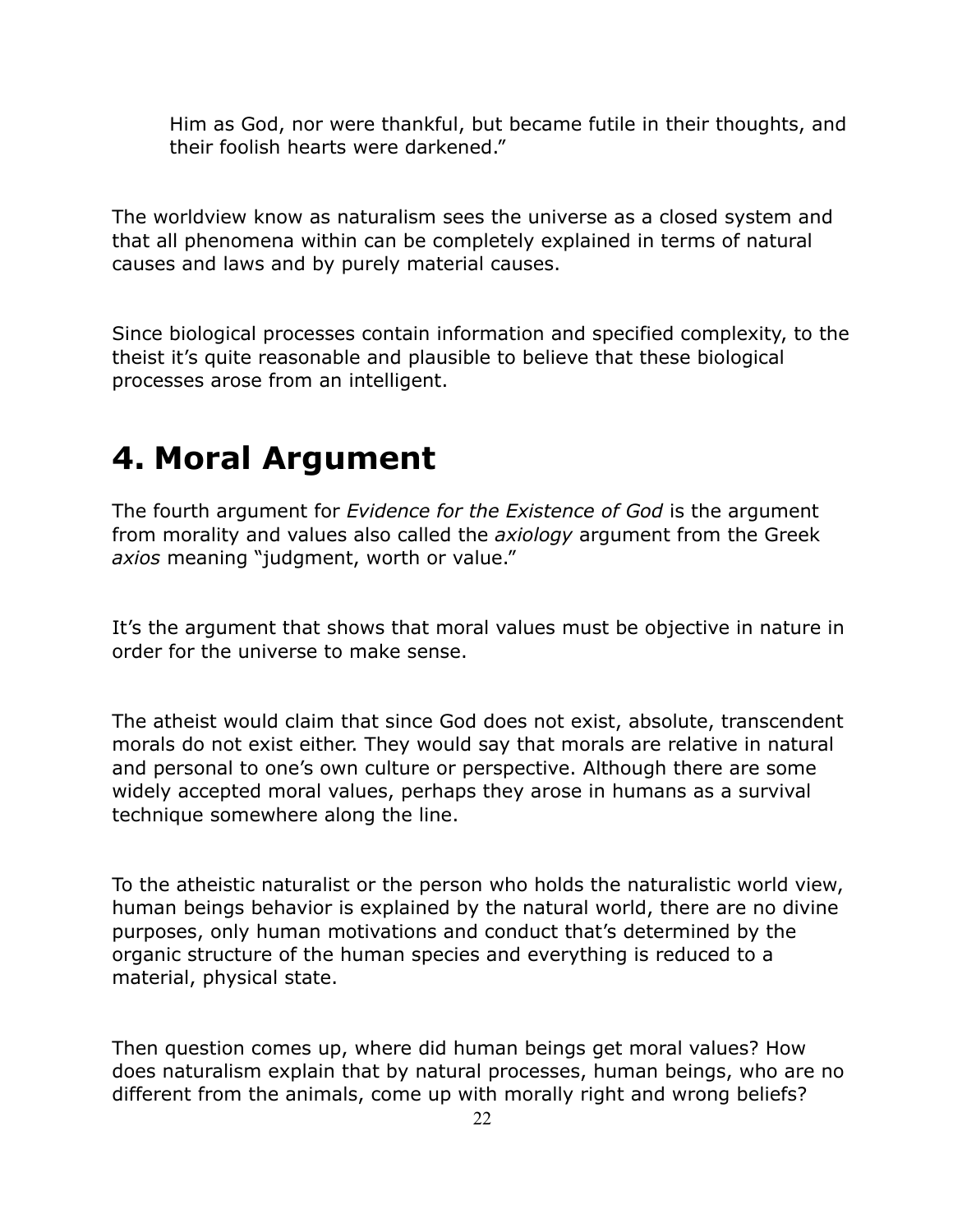If the universe was guided by chance, time and impersonal naturalistic forces, how did a personal morality arise in personal human beings?

Personal cannot arise from the impersonal.

The argument can be summed up in two premises and one conclusion.<sup>35</sup>

- 1. If God does not exist, objective moral values and duties do not exist.
- 2. Objective moral values and duties do exist.
- 3. Therefore, God exists.

### Let's look at the first premise: *If God does not exist, objective moral values and duties do not exist.*

When we speak of *moral values*, we're speaking of worth or goodness and badness of something. For example, "Is my value, my worth as a person good or bad?"

When we speak of *duties*, we're speaking of moral obligations, what is right or wrong, what we should or shouldn't do. For example, "Is it right or wrong for me to serve in the armed forces?" It would be good for a person to be a police officer, doctor, nurse, lawyer, pastor, politician or a paramedic but a person is not obligated to enter one of those professions.

Who is to say that genocide is evil? What's wrong with it? Adolf Hilter felt a duty to kill Jews, gypsies, homosexuals, the mentally handicapped – who are we to say that he was wrong?

If I went out and shot my neighbor's dog because I felt it was my duty or drowned a gunny sack full of baby kittens so I wouldn't have to feed them, who's to say that what I did was wrong?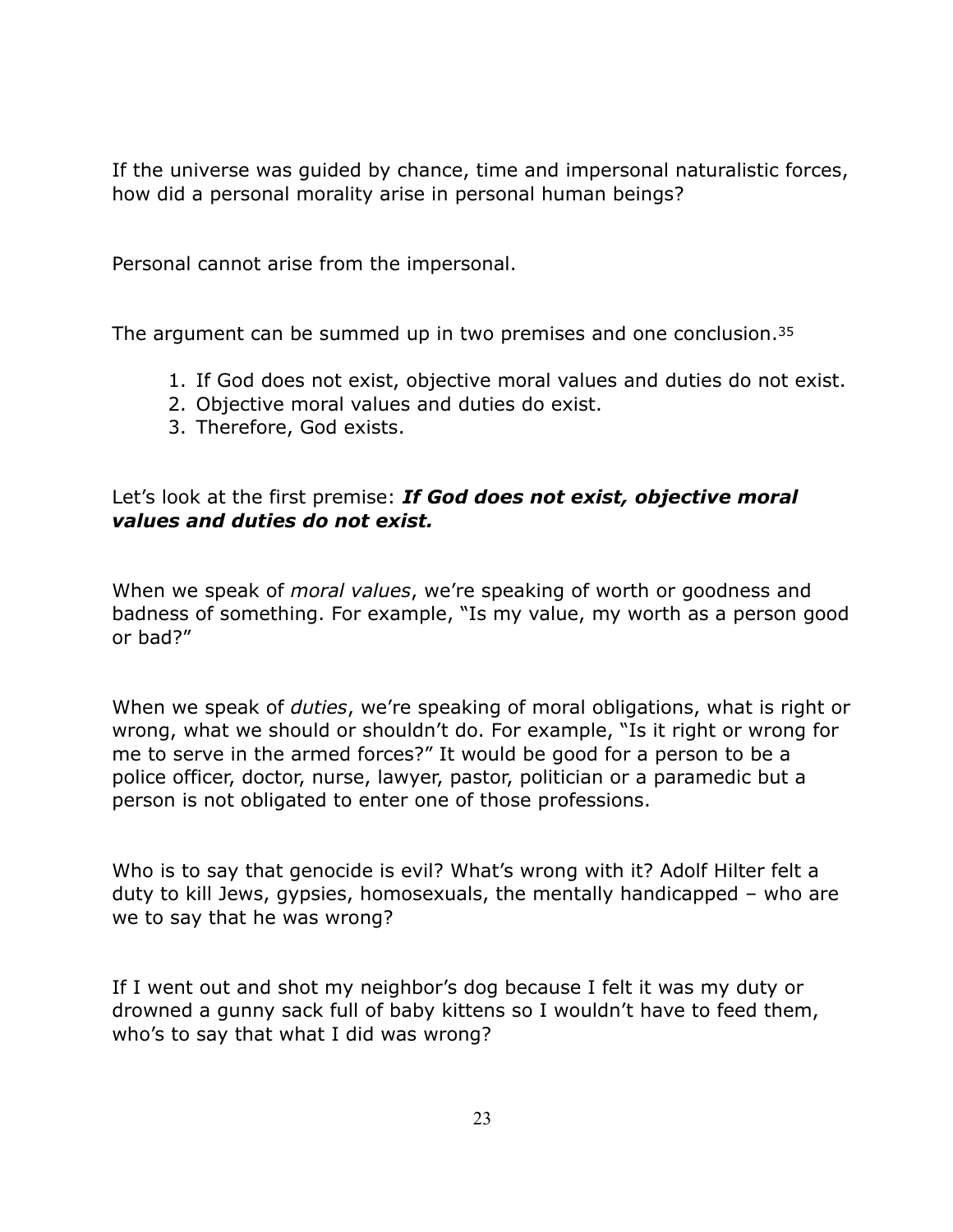According to the naturalistic, atheistic worldview, human beings are just animals and ultimately have no moral obligations to each other. There are no absolute, transcendent moral standards and thus, no difference between Mother Teresa and Adolf Hitler – just one person subjective opinion over another's and no one to say who's right or wrong.

In other words, if morals and values are purely subjective in nature, then they are relative and situational to what one believes and what's moral to you might not be moral to me and vice versa.

If naturalism is correct when it basically states that matter and chemical processes is all there is – and that there is no God, then why do human beings feel a sense of obligation and duty to do what's right?

Dr. Douglas Jacoby states that "Without God and a sense of transcendent morality to guide our actions, power-or "rightness"- may very well go to the most powerful-often the most greedy, ambitious, and ruthless."36

So the question again is, If God does not exist, do objective moral values and duties exist?

Again, Dr. William Lane Craig,

"The question is not about the necessity of *belief* in God for objective morality but about the necessity of the *existence* of God for objective morality."37

Let's look at the second: *Objective moral values and duties do exist.* 

C.S. Lewis wrote that, "Human beings, all over the earth, have the curios idea that they ought to behave in a certain way, and cannot really get rid of it. Secondly, that they do not in fact behave that way. They know the Law of Nature; they break it. These two facts are the foundation of all clear thinking about ourselves and the universe we live in."38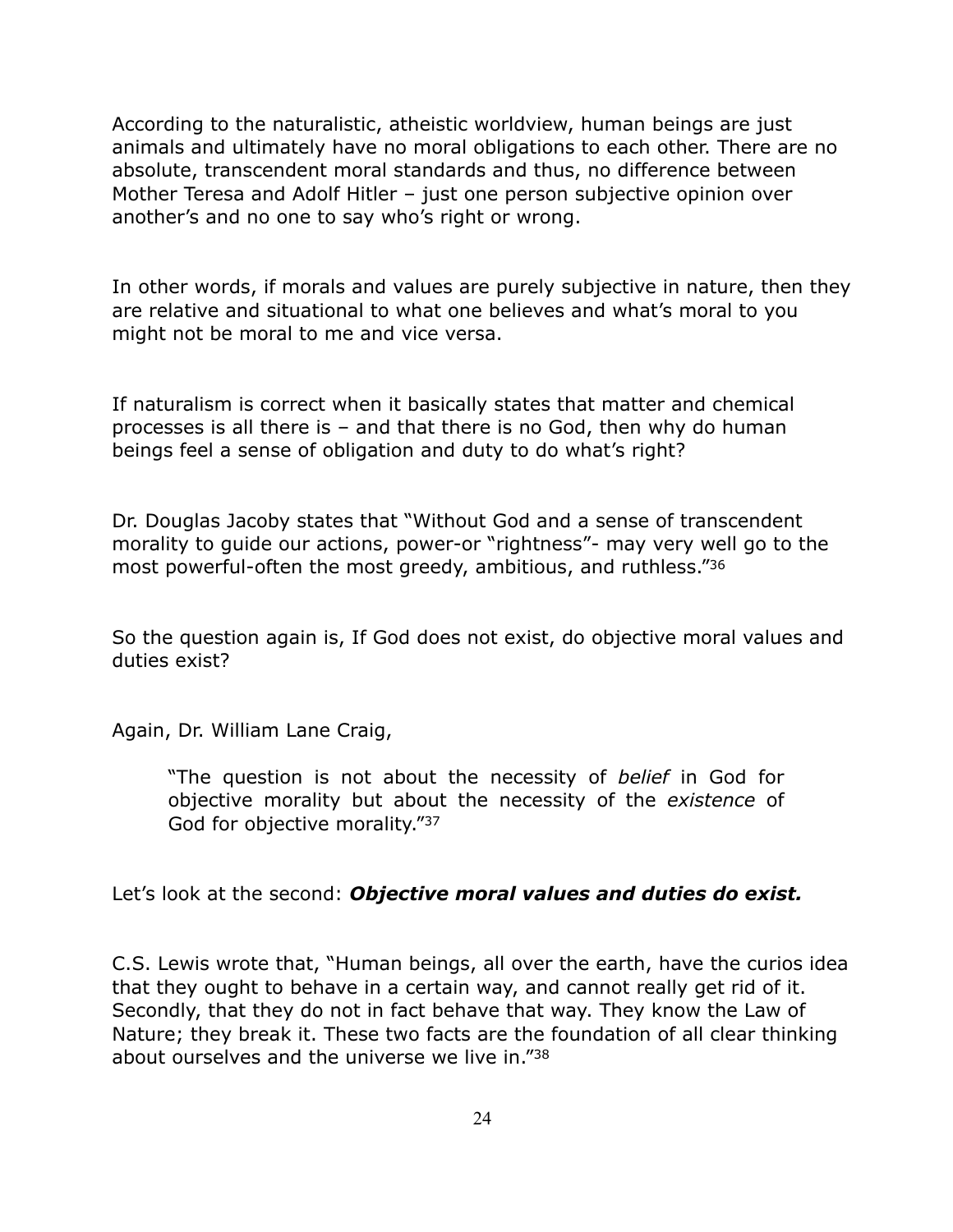Paul Copan, Christian theologian, philosopher, and apologist echoes this when he says that "there's virtually no dispute that racism, theft, fraud, child abuse, murder, and rape are morally wrong. Even despots who carry out such acts will publicly deny rather than own up to such heinous acts."39

Those who would not agree that these are wrong are just morally defective, plain and simple.

We live in a time when people speak of "human rights" but if naturalism is correct and morals are just a product of evolution, personal choice or our culture, then "rights," a moral responsibility or an illusion and do not truly exist.

But if objective morals and intrinsic values like "rights" exist, then how could they have just emerged from impersonal, valueless, naturalistic processes over time. Again Paul Copan,

"If God doesn't exist, human dignity, worth, and moral duty must have emerged from valueless processes. In fact, and in contrast, *from valuelessness, valuelessness comes.* On the other hand, God's existence offers a ready explanation for the existence of value in the world."40

And finally, the conclusion: *Therefore, God exists.*

Theism has an explanation – the explanation is a personal Creator God.

Morality, goodness, rightness, kindness, fairness, compassion, impartial, etc. are attributes of personality.

Personality didn't arise from non-personal processes but from God's own nature which is the standard of goodness.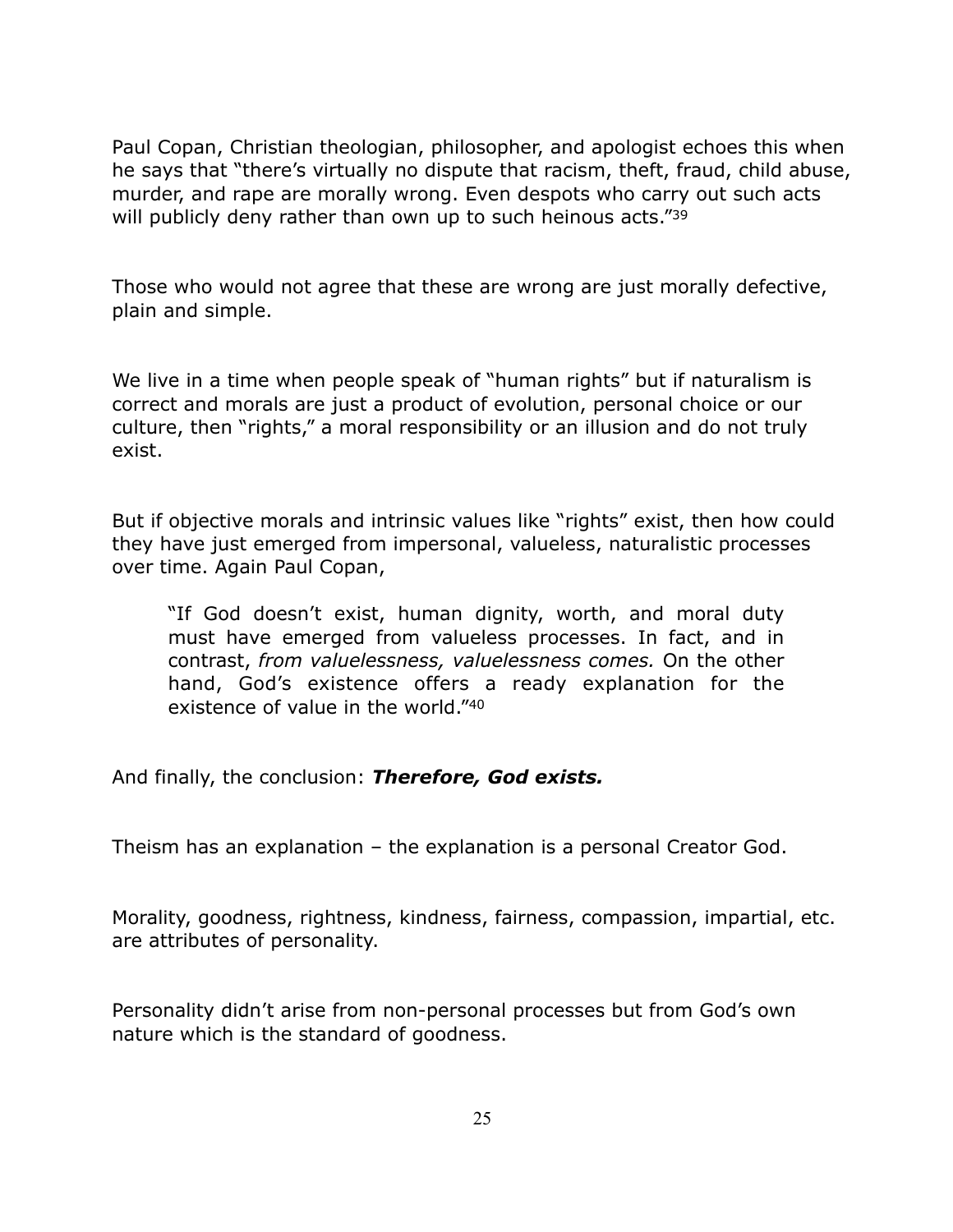Human beings instinctively recognize - whether we choose not to admit it and ignore it or suppress our conscience – that we all should have basic moral insight, knowing truths available to any morally sensitive person.

◦ Romans 2:14, 15 says, "for when Gentiles, who do not have the law, by nature do the things in the law, these, although not having the law, are a law to themselves, who show the work of the law written in their hearts, their conscience also bearing witness, and between themselves their thoughts accusing or else excusing them"

So, this begs the question, can atheists or non-theists be moral or act ethically? Of course, the Bible says that all human beings are created in the image of God but the atheist has no ultimate reason to act morally or ethically and no ultimate authority to look towards to make sure his line is straight.

◦ Genesis 1:27 says, "So God created man in His own image; in the image of God He created him; male and female He created them."

The moral argument demonstrates that the two premises draws the conclusion that a personal, moral Being who is perfectly good and by His very nature defines what is good.

Assume for a moment that there was no God or as Friedrich Nietzsche famously wrote, "God is dead. God remains dead. And we have killed him," then by what standard, what ruler do we measure goodness?

In order to know what's morally good or bad, right or wrong, we have to have a standard by which to measure it.

For example, I'm 5'10'' and I would be *relatively* tall if living among the munchkins in the Land of Oz, who in turn would to relatively tall if they lived among the six inch people of Lilliput from the Jonathan Swift novel *Gulliver's Travels* but if I started hanging out with the Denver Nuggets basketball team, I'd be *relatively* short compared to those guys.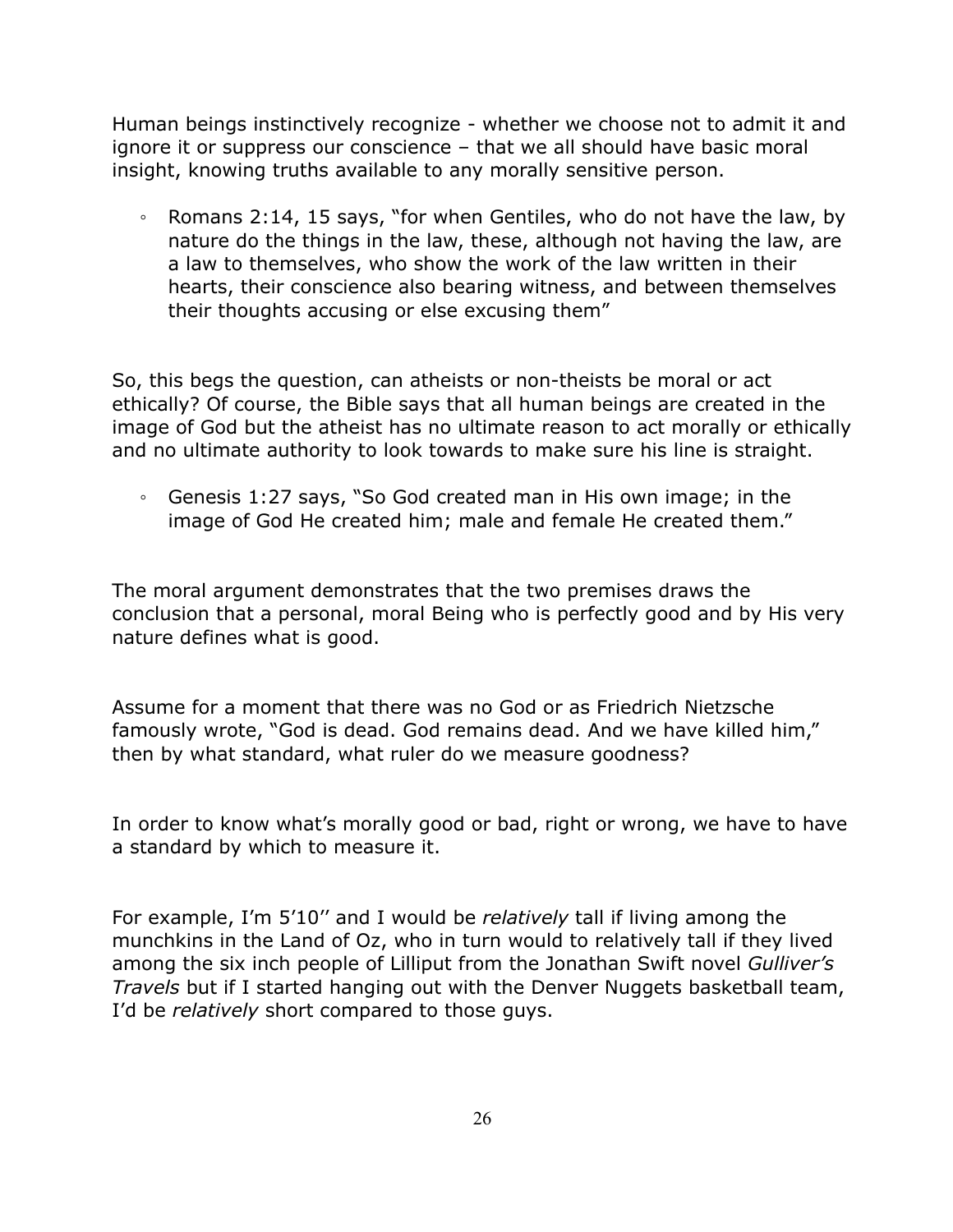That's relativism - it's a moving target that has no basis on the consistent standard of goodness as defined by God's character and nature.

## **5. Historical Argument**

One of the historical arguments, the argument for the *Resurrection of Jesus Christ* comes from several types of arguments that fall within the *Christological Argument.*

Basically, the argument for the resurrection asserts that the evidence of the resurrection of Jesus lends support and credibility to His claims that He is the Son of God and thus Deity.

Further, adding to this support was His claims before hand, not one or two times, but many times that He would be handed over to the authorities, killed and would rise again on the third day.

- Jesus said in John 2:19-21, "'Destroy *this* temple and in three days I will raise *it* up.'…*but He was speaking of the temple of His body*." (emphasis added)
- Matthew 16:21 says, "From that time Jesus began to show to His disciples that He must go to Jerusalem…and be killed, and be raised on the third day."
- Matthew 17:22-23 says, "Now while they were staying in Galilee, Jesus said to them, 'The Son of Man is about to be betrayed into the hands of men, and they will kill Him, and the third day He will be raised up.'"
- See also Matthew 12-38-40; 17:9; 20:18, 19; 26:32; 27:63; Mark 8:31-9:1, 10, 31; 10:32-34; 14:28, 58; Luke 9:22-27; John 2:18-22; 12:34 and John Chapters 14-16.

In order to help us better remember the *Historical Argument* for *Evidence for the Resurrection,* we'll use the acronym **F. E. A. T. S.** since this is the greatest feat in recorded human history.41

- 1. **F**atal Torment
- 2. **E**mpty Tomb
- 3. **A**ppearances of Jesus
- 4. **T**ransformation of the Apostles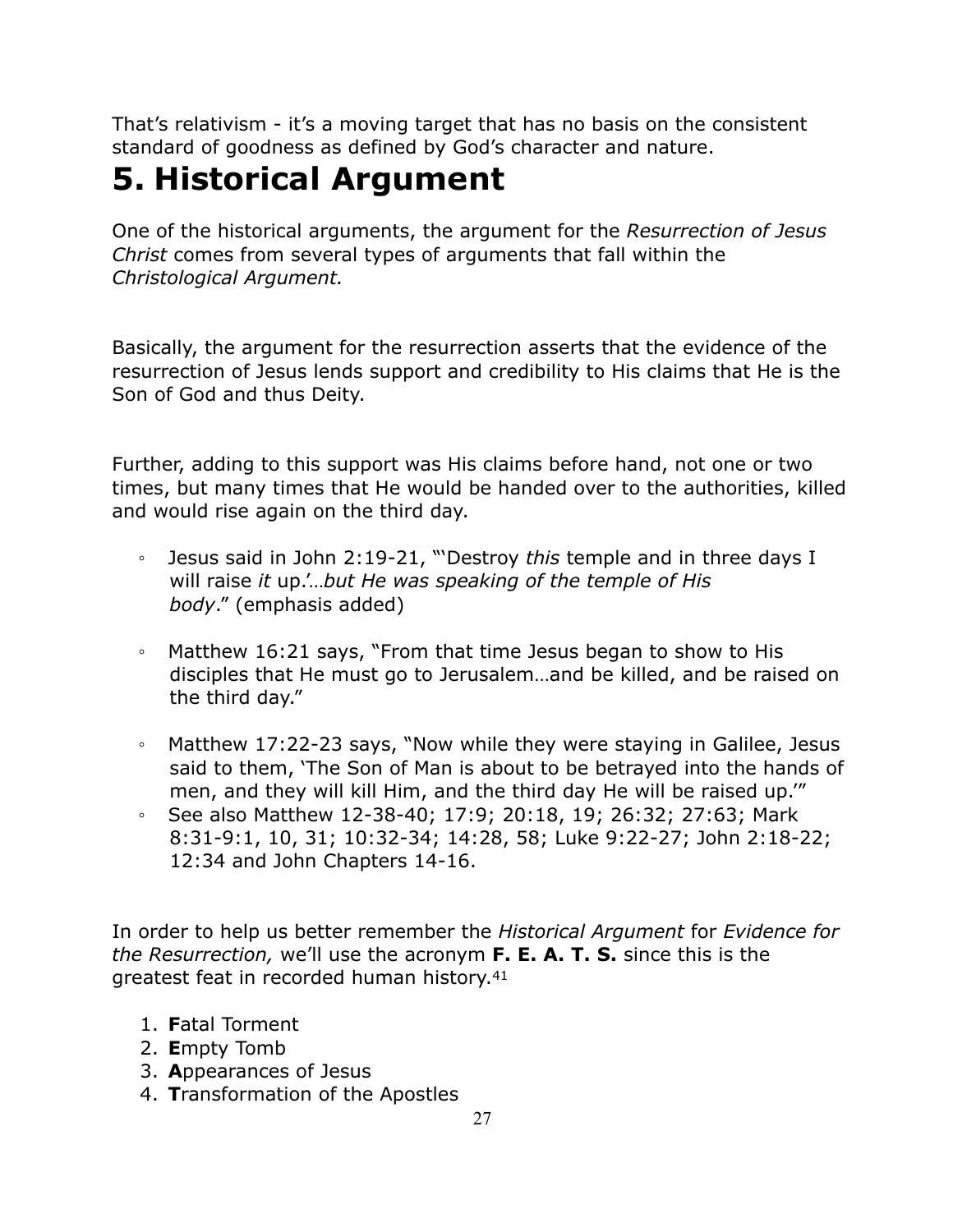5. **S**keptics Conversions

### **Fatal Torment**

In order to demonstrate beyond a reasonable doubt that Jesus rose from the dead, we obviously have to demonstrate that He died, he suffered **fatal torment**.

Dr. Gary Habermas, Professor of Philosophy and Religion at Liberty University, says that "the fact that's recorded in secular sources more than any other one, about twelve of the eighteen sources tell us that Jesus died, many telling us details, what happened to him, he died by crucifixion, etc…but about twothirds of the sources tell us he died…we really do have good historical evidence."42

Jesus faced false testimonies (Mark 14:56) in front of the Sanhedrin and was then sent to Pontius Pilate, governor of Judea (Luke 23:1), and sentenced to die at the hands of Roman soldiers on the cross. But first, the beatings and the scourging took place.

Mark 15:15 says, "So Pilate…delivered Jesus, after he had scourged Him, to be crucified."

Dr. Gary Habermas and Dr. Michael Licona explain the scourging process:

"The usual instrument was a short whip…with several single or braided leather thongs of variable lengths, in which small iron balls or sharp pieces of sheep bones were tied at intervals…the man was stripped of his clothing, and his hands were tied to an upright post…The back, buttocks, and legs were flogged…The scourging...was intended to weaken the victim to a state just short of collapse or death…As the Roman soldiers repeatedly struck the victim's back with full force, the iron balls would cause deep contusions, and the leather thongs and sheep bones would cut into the skin and subcutaneous tissues. Then, as the flogging continued, the lacerations would tear into the underlying skeletal muscles."43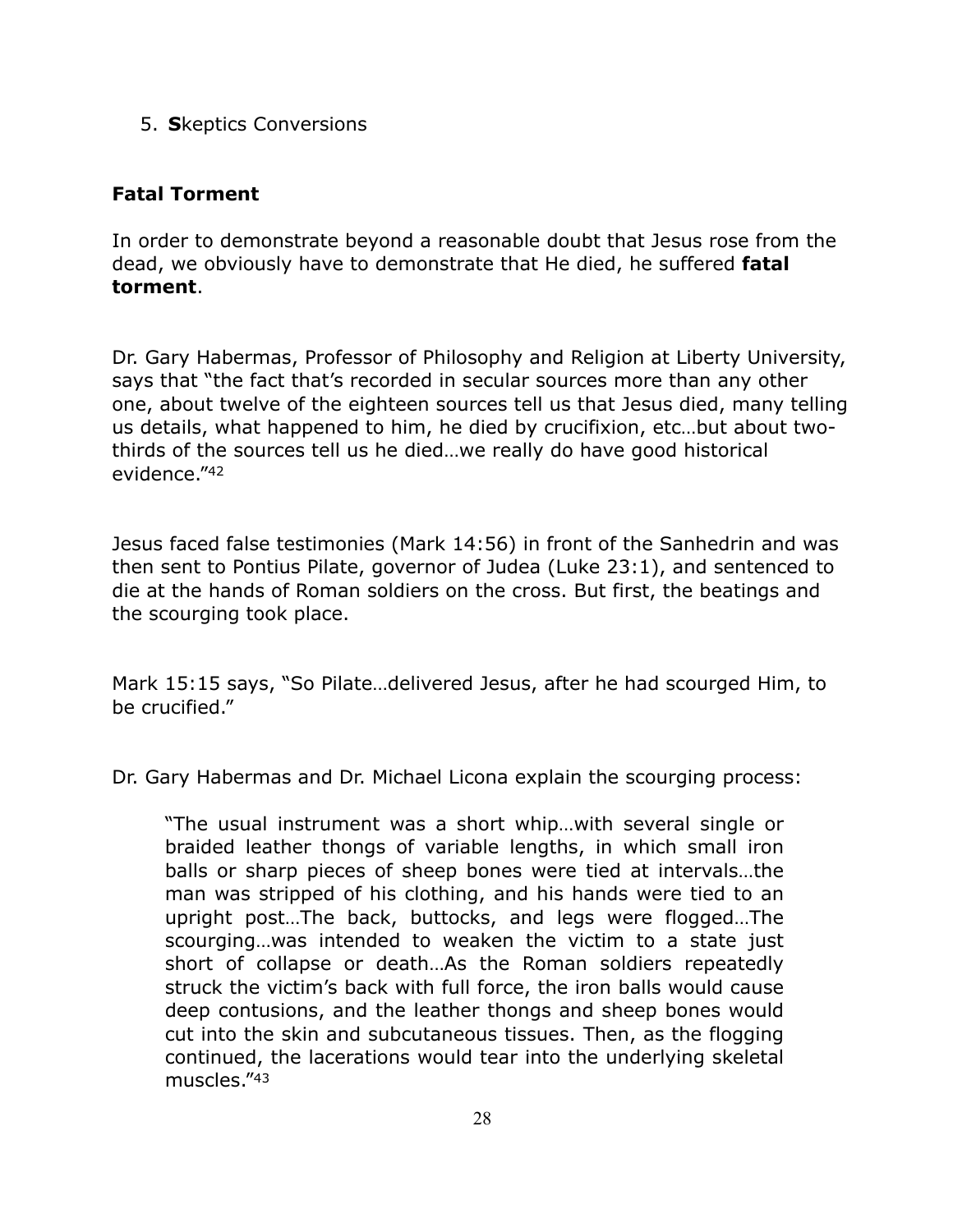Luke 23:33 says, "And when they had come to the place called Calvary, there they crucified Him, and the criminals, one on the right hand and the other on the left."

Crucifixion would have involved laying Jesus on His open lacerated bleeding back on a huge rough splintery cross. The Roman soldiers would take spikes, five to seven inches long and hammer them between the two arm bones at the wrist crushing the median nerve.

"The pain was absolutely unbearable…In fact, it was literally beyond words to describe; they had to invent a new word: *excruciating.* Literally, *excruciating* means 'out of the cross.'…they had to create a new word, because there was nothing in the language that could describe the intense anguish caused during crucifixion.

At this point Jesus was hoisted as the cross bar was attached to the vertical stake, and then nails were driven through Jesus' feet. Again the nerves in his feet would have been crushed…Crushed and severed nerves were certainly bad enough…his arms would have been immediately stretched, probably about six inches in length, and both shoulders would have been dislocated…This fulfilled the Old Testament prophecy in Psalm 22, which foretold the Crucifixion hundreds of years before it took place, 'My bones are out of joint.'"44

Often, death was caused by asphyxiation. Because of the position and tension on the diaphragm, the victim would have to push up on the spike in their feet, ripping flesh until it lodged against a bone, to take a breath of air.

John 19:33, 34 says, "But when they came to Jesus and saw that He was already dead…one of the soldiers pierced His side with a spear, and immediately blood and water came out."

Let there be no doubt, Jesus was dead. John 19:30 says, "[Jesus] said, 'It is finished!' And bowing His head, *He gave up His spirit*." (emphasis added)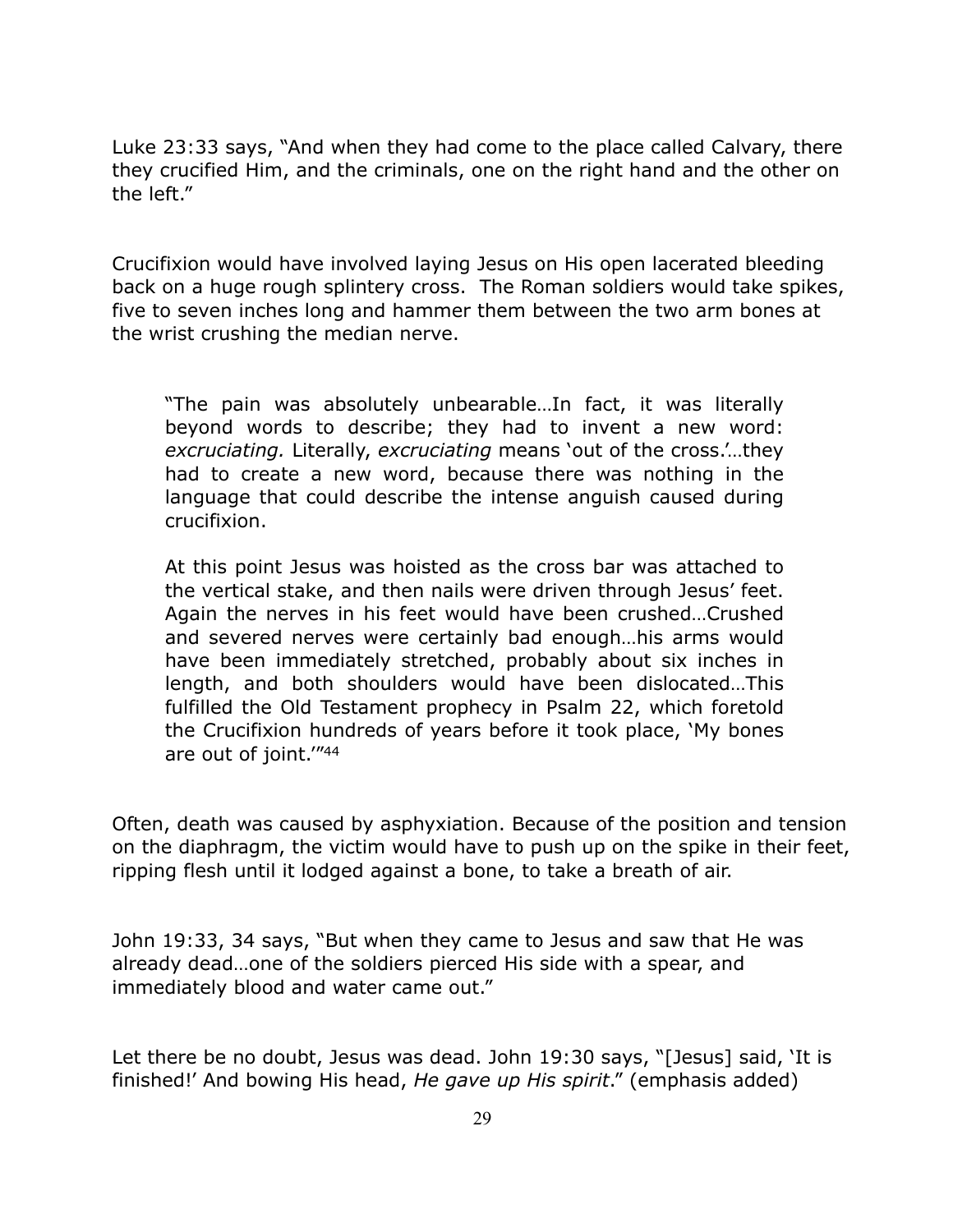### **Empty Tomb**

Jesus had just been crucified and His words of 'rising again after three days' were still ringing in the chief priests and the Pharisees ears. This meant that there would be an **empty tomb.**

This worried them so they decided to talk to Pilate according to Matthew 27:62-64 and Pilate's response in verse 65 is very revealing.

"'You have a guard; go your way, make it as secure as you know how.' So they went and made the tomb secure, sealing the stone and setting the guard." (Matthew 27:65)

**The Soldiers**. The word *guard* or *watch*, in the KJV, [Greek: *koustodia*] means a "Roman sentry." For an important political figure like Jesus, it's highly possible that there were as many as 30, no less than 10 but likely 16 highly trained, able bodied, and fully armed Roman soldiers guarding the tomb.

**The Stone**. The Bible tells us that the stone that covered the entrance to the tomb where Jesus was laid, was of formidable size.

Scholars tell us that the stone could have weighed possibly as much as two tons, thus the comment by the three women wondering who would move the stone for them.

**The Seal**. The seal would have been more symbolic as a deterrent than the actual 16 Roman guards or two-ton stone.

Although the seal could be easily broken, the psychological factor that was associated with breaking an official seal of the Roman government would have been formidable in and of itself. Anyone breaking it without permission by the government would be executed.

The overall impact of these three security measures only increases the case for the resurrection of Jesus Christ.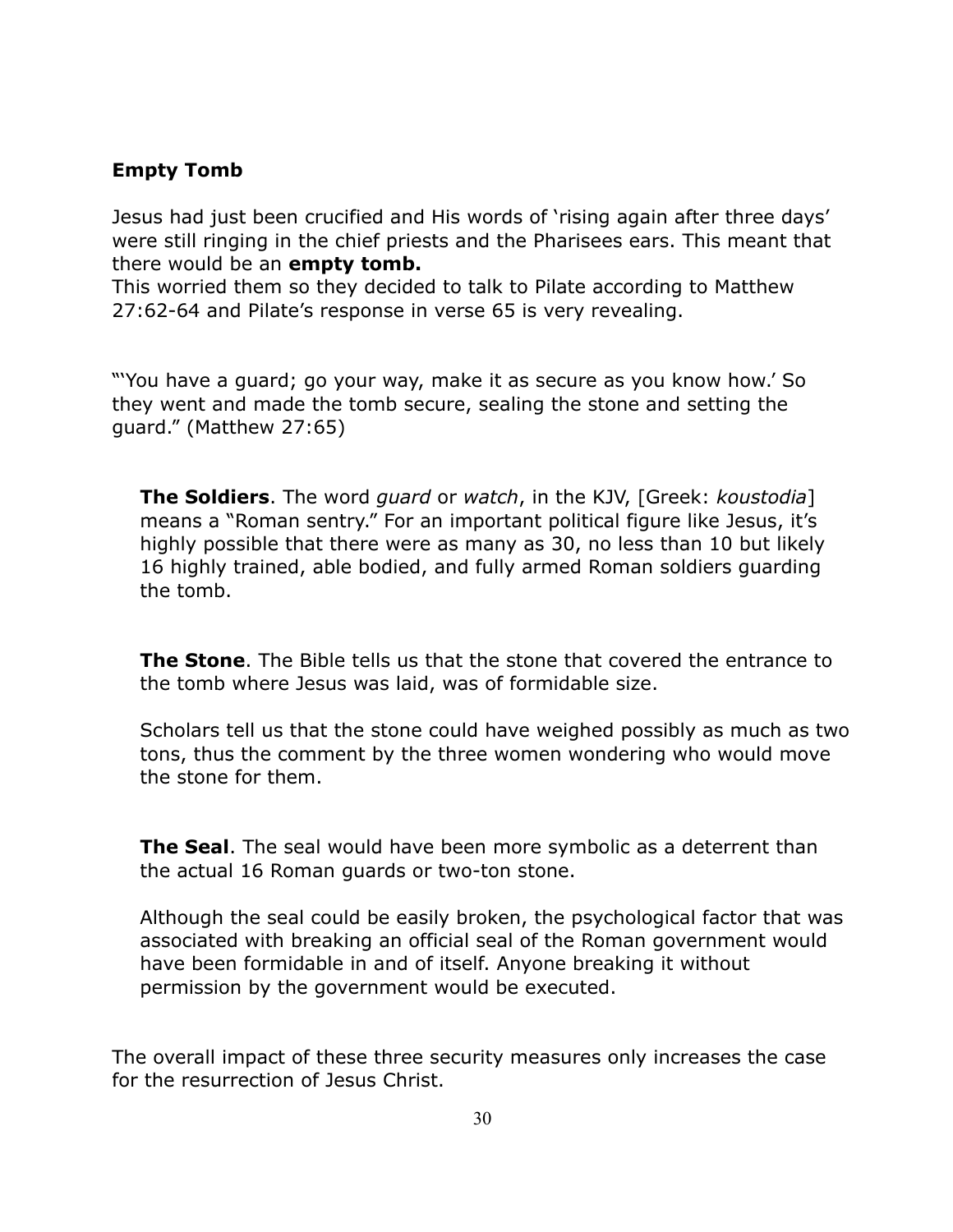### **Appearances of Jesus**

One of the strongest evidences for the resurrection is the physical **appearances** of Jesus in the days that followed His crucifixion and resurrection.

1 Corinthians 15:1-8 contains one of the earliest creeds in the New Testament.

◦ 1 Corinthians 15:1-5 says, "Moreover, brethren, I declare to you the gospel which I preached to you, which also you received and in which you stand, by which also you are saved, if you hold fast that word which I preached to you – unless you believed in vain. For I delivered to you first of all that which I also received: *that Christ died for our sins according to the Scriptures, and that He was buried, and that He rose again the third day according to the Scriptures, and that He was seen by Cephas, then by the twelve.*" (emphasis added)

It is believed, and with good reason, that this creed developed within five years of the resurrection of Jesus Christ.

The bottom line is this, the number of witnesses to the resurrection of Jesus Christ is not only astounding and credible, but would stand up as evidence in a court of Law. Consider the following:

"If you were to call each one of the witnesses to a court of law to be cross-examined for just fifteen minutes each, and you went around the clock without a break, it would take you from breakfast Monday until dinner on Friday to hear from them all. After listening to 129 straight hours of eyewitness testimony, who could possibly walk away unconvinced?"45

### **Transformation of the Apostles**

So, what was the effect on the disciples after Jesus appeared to them physically? What **transformation** came over them?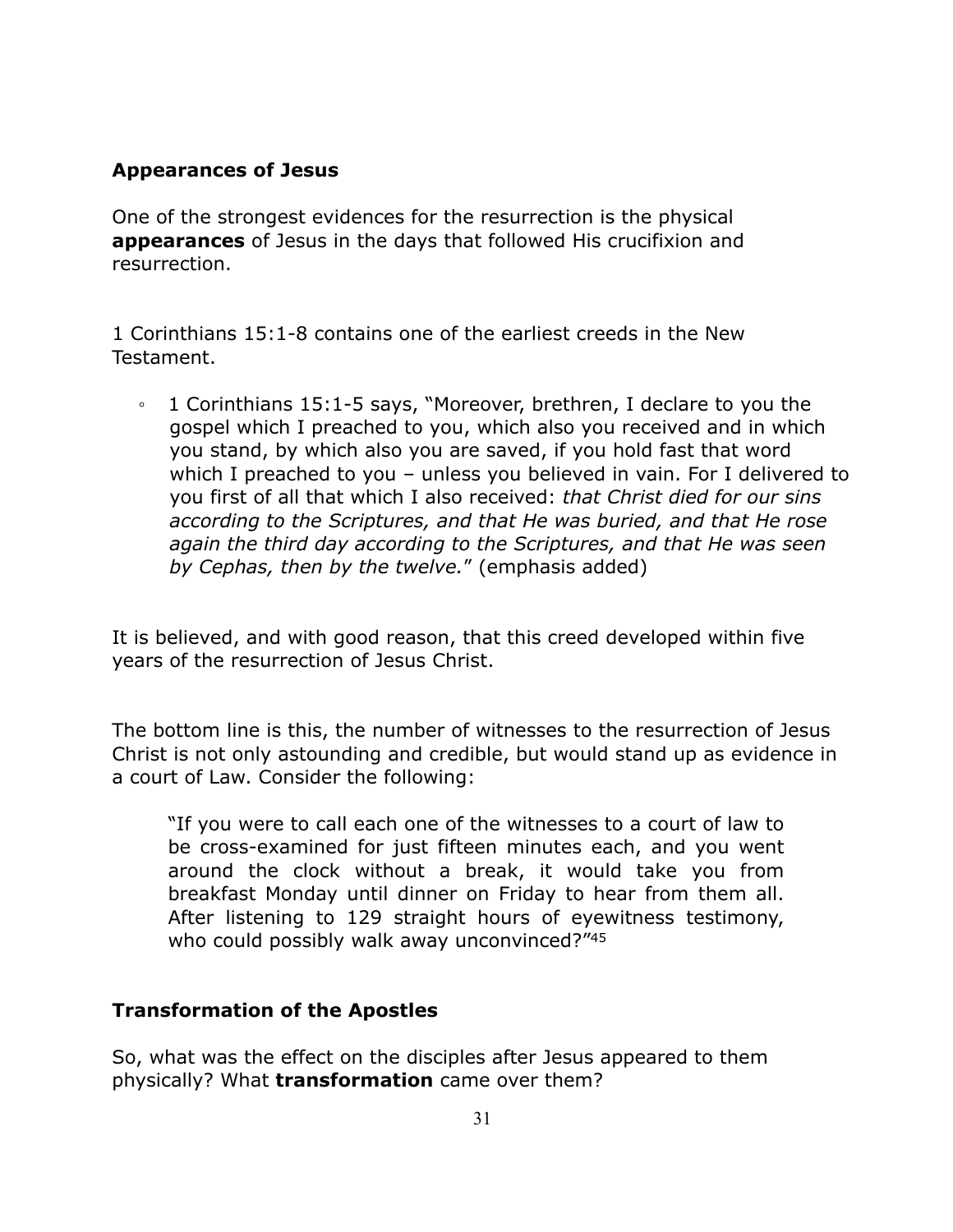During His trial, crucifixion and even after Jesus' death, we see that the disciples were discouraged, depressed and even scared. These guys are even recorded as cowering in a room after Jesus' death.

- We read that at the time of Jesus' arrest, "all the disciples forsook Him and fled." (Matthew 26:56; Mark 14:50)
- Simon Peter *cringes with cowardness* when confronted by a servant girl. (Matthew 26:69-75)
- The remaining disciples are hiding behind shut doors "for fear of the Jews." (John 20:19)

And yet, we see in a very short time after the disciples had seen the physical resurrected Jesus, that they were no longer the scared men hiding behind closed doors that they were just weeks earlier.

These men *believed* they had seen Jesus Christ raised from the dead and it had such an impact on them, that it transformed them into men who boldly preached the Gospel to the ends of the earth.

These men gave up their sociological and their theological identities because they sincerely *believed* that they had seen Jesus raised from the dead.

These men died and were martyred for their *belief* that Jesus Christ had been raised from the dead and liars make poor martyrs.

### **Skeptics Conversions**

And finally, we seek that two of the main **skeptics** of Jesus' claims, and how they were "convinced" and then ended up being two of His strongest supporters.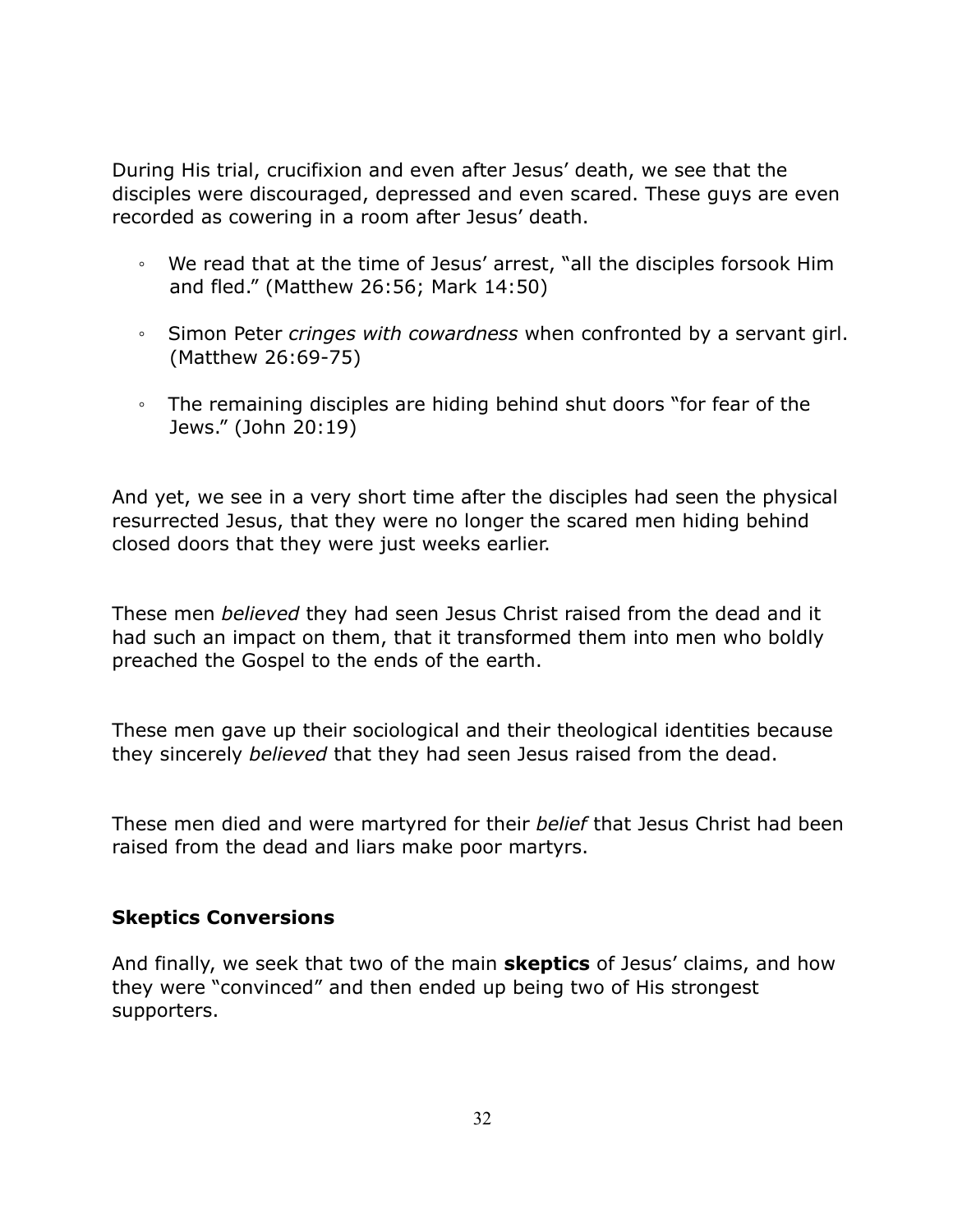James, the brother of Jesus, like Jesus' other family members were not believers in Jesus during His earthly ministry:

- Mark 3:21 says, "But when His own people heard about this, they went out to lay hold of Him, for they said, 'He is out of His mind.'"
- Mark 6:3-4 says, "Is this not the carpenter, the Son of Mary, and brother of James…So they were offended by Him. But Jesus said to them, 'A prophet is not without honor except in his own country, among his own relatives, and in his own house.'"
- John 7:5 says, "For even His brothers did not believe in Him."

Next we hear of James in the 1 Corinthians 15:7 creed and we read:

◦ "After that He was seen by James, then by all the apostles."

Then, we read that James is identified as the leader in the Jerusalem church according to Acts 15. What happened? James turned a corner according to 1 Corinthians 15:7 – he saw Jesus alive.

Saul of Tarsus, later known as Paul the apostle, was a devout Jew and Pharisee by training and education.

Saul hated anything to do with Christianity since he believed that it was disloyal and disruptive to the traditions of the Jewish people and did everything he could to stop the early church.

◦ Acts 9:1 tells us that "Saul, still breathing threats and murder against the disciples of the Lord, went to the high priest and asked letters from him so that…he might bring them bound to Jerusalem."

So, how could a man, a Pharisee trained and educated, who was set and taught in the Jewish law, do a complete 180 degree turn and instead of hunting down the Lord's church, become one of the Lord's church?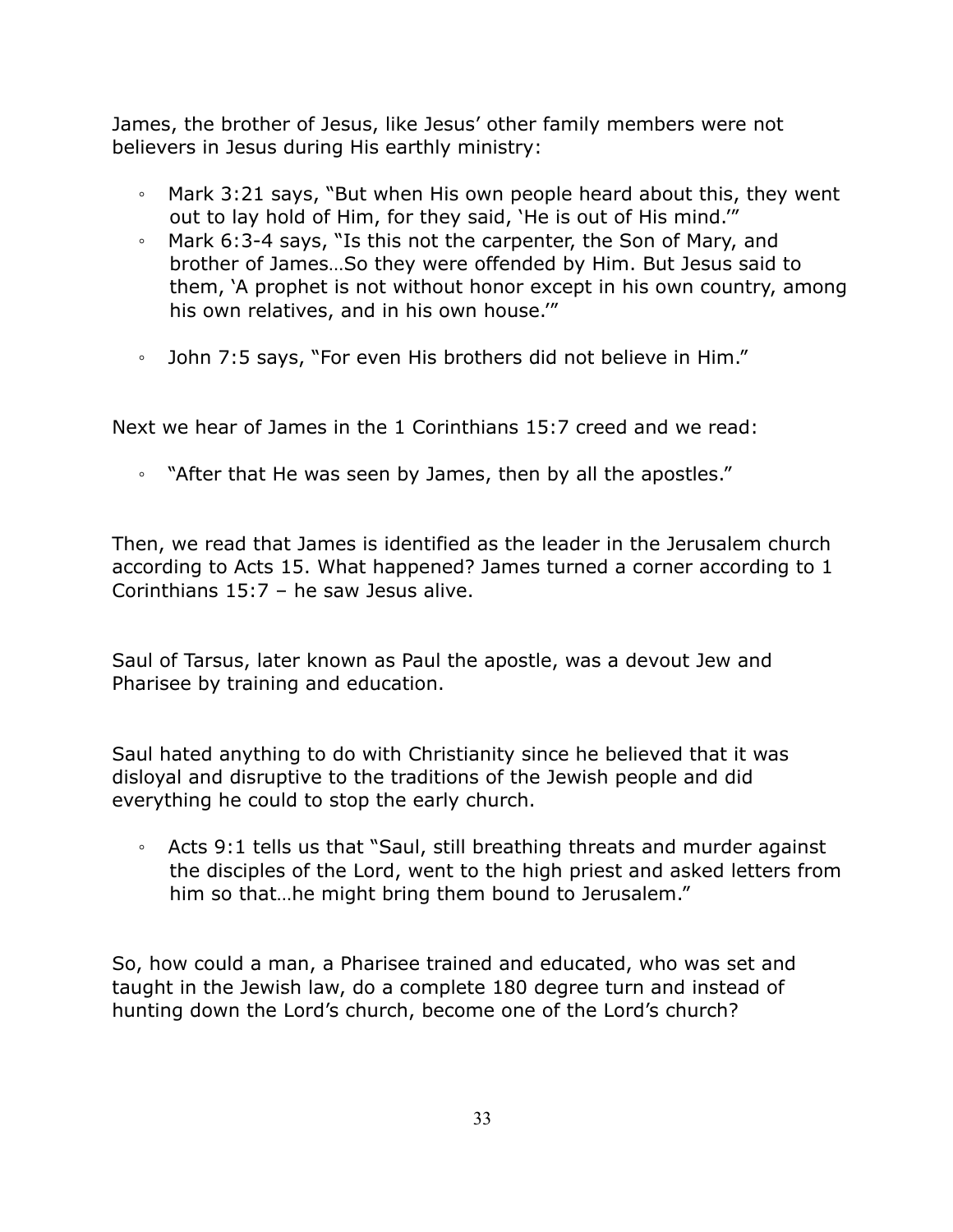First, Jesus spoke to Paul according to Acts 9:4 and second, Jesus appeared to Paul according to Acts 9:17; 22:14, 15; 26:16; 1 Corinthians 9:1.

We thus have to conclude that the sight of the risen Lord had to convince James and Saul of Tarsus that Jesus did indeed rise from the grave on the third day as He predicted.

## **Conclusion**

In conclusion, there are many good evidences for the existence of God and in fact, I believe better than not.

We cannot prove God exists by scientific evidence. It's circumstantial at best.

And, although the existence of God can be neither proved nor disproved, the Bible says that we must accept by faith the fact that God exists.

◦ Hebrews 11:6 says, "But without faith it is impossible to please Him, for he who comes to God must believe that He is, and that He is a rewarder of those who diligently seek Him."

The writer of Hebrews then lays down two requirements for faith. First, he must believe that God exists because "we must believe that He is…" and second, there must be a conviction about God's moral character, belief that "… God is a rewarder of those who diligently seek Him."

- Proverbs 8:17 says, "I love those who love me, and those who seek me diligently will find me."
- Jeremiah 29:13 says, "And you will seek Me and find [Me], when you search for Me with all your heart."

Blaise Pascal (1623-1662), French mathematician, physicist and philosopher stated a question known as "Pascal's Wager" that states basically that "If God doesn't exist, there's no payoff in the end and, whether we wager for or against Gods existence. For we neither gain nor lose anything if God does not exist. But if God exists, the wager to believe in Him (and make peace with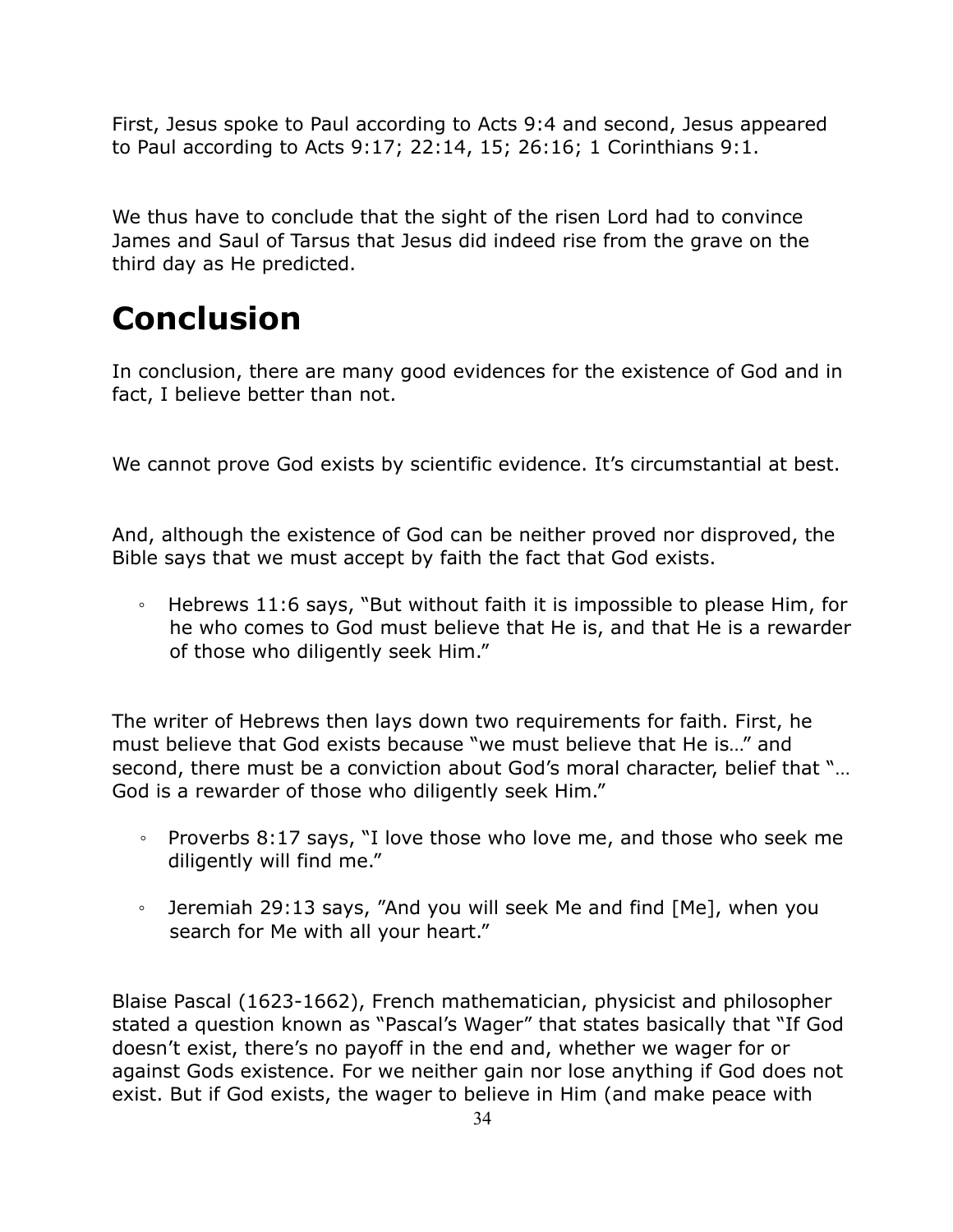Him during our lifetime) offers us an infinitely better payoff – eternal life and joy with God! Thus atheism is a no-win bet but faith is a no-lose bet."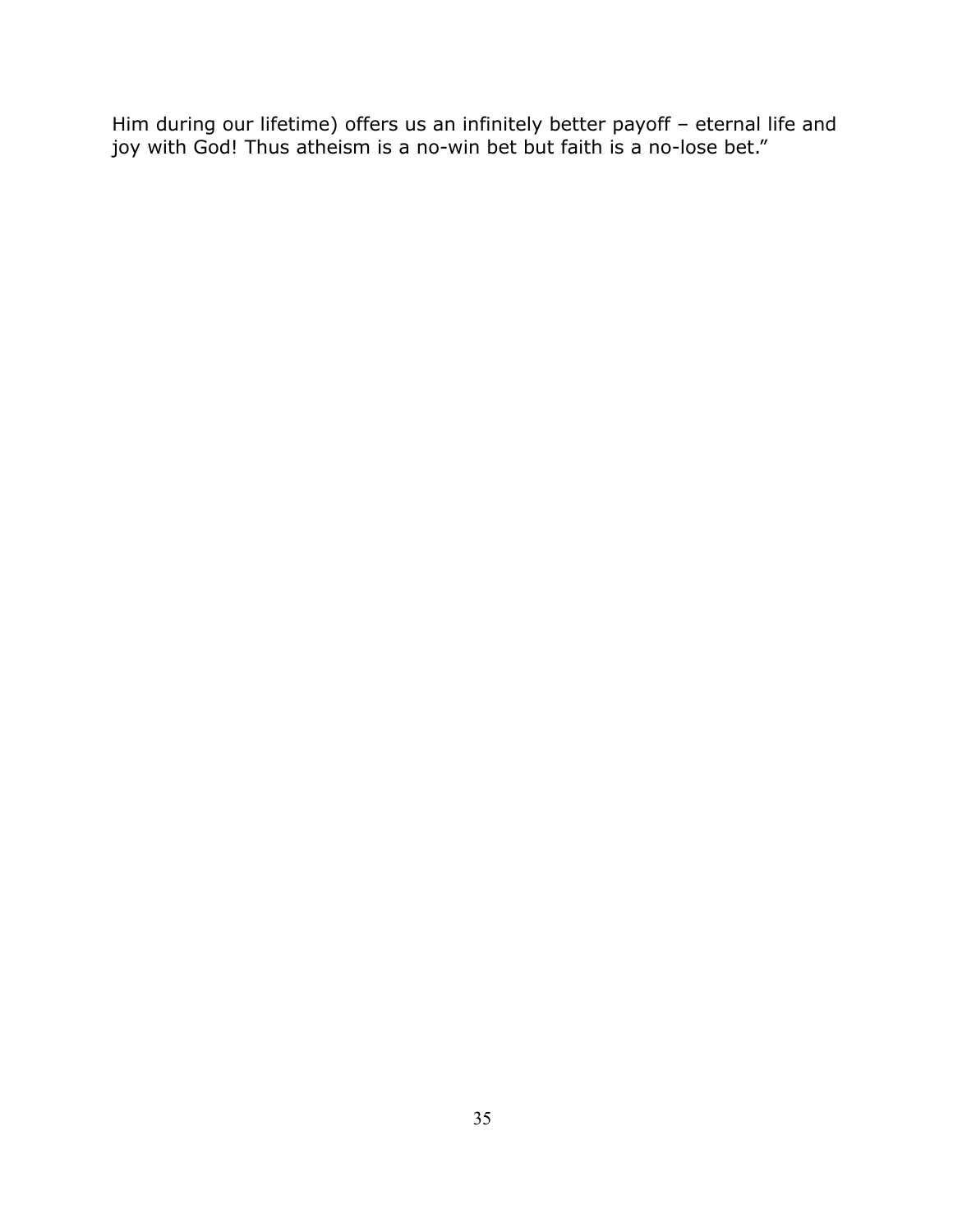#### **Resources used for this teaching and recommended reading material:**

- 1. *On Guard Defending Your Faith with Reason and Precision,* William Lane Craig, David Cook Publisher, 2010, ISBN: 978-1-4347-6488-1
- *2. Reasonable Faith*, William Lane Craig, Crossway Books, 2008, ISBN-13: 978-1-4335-0115-9
- 3. *Evidence For* God, Edited by William A. Dembski and Michael R. Licona, Baker Books, 2010, ISBN: 978-0-8010-7260-4
- 4. *Answering The Objections of Atheists, Agnostics, & Skeptics*, Ron Rhodes, Harvest House Publishers, 2006, ISBN: 0-7369-1288-6
- 5. *Holman QuickSource Guide to Christian Apologetics*, Doug Powell, Holman Reference, 2006, ISBN: 978-080549460-0
- 6. *I Don't Have Enough Faith to Be an Atheist*, Norman L. Geisler & Frank Turek, Crossway Books, 2004, ISBN-13: 978-1-58134-561-2
- 7. *Compelling Evidence For God and the Bible*, Douglas A. Jacoby, 2010, Harvest House Publishers, ISBN: 978-0-7369-2708-6
- 8. *Beyond Opinion: Living the Faith We Defend*, Ravi Zacharias, 2007, Thomas Nelson, ISBN: 978-0-8499-1968-8
- 9. *10 Questions & Answers on Atheism & Agnosticism*, Rose Publishing, 2007, ISBN-13: 978-159636-123-2
- 10.*The 10 Most Common Objections to Christianity*, Alex McFarland, Regal Books, 2007, ISBN-13: 978-0-8307-4298-1
- 11.*The 10 Things You Should Know About the Creation vs. Evolution Debate,* Ron Rhodes, Harvest House Publishers, 2004, ISNB: 0-7369-1152-9
- 12.*Signature In the Cell*, Stephen C. Meyer, HarperCollins Publishers, 2009, ISBN 978-0-06-147279-4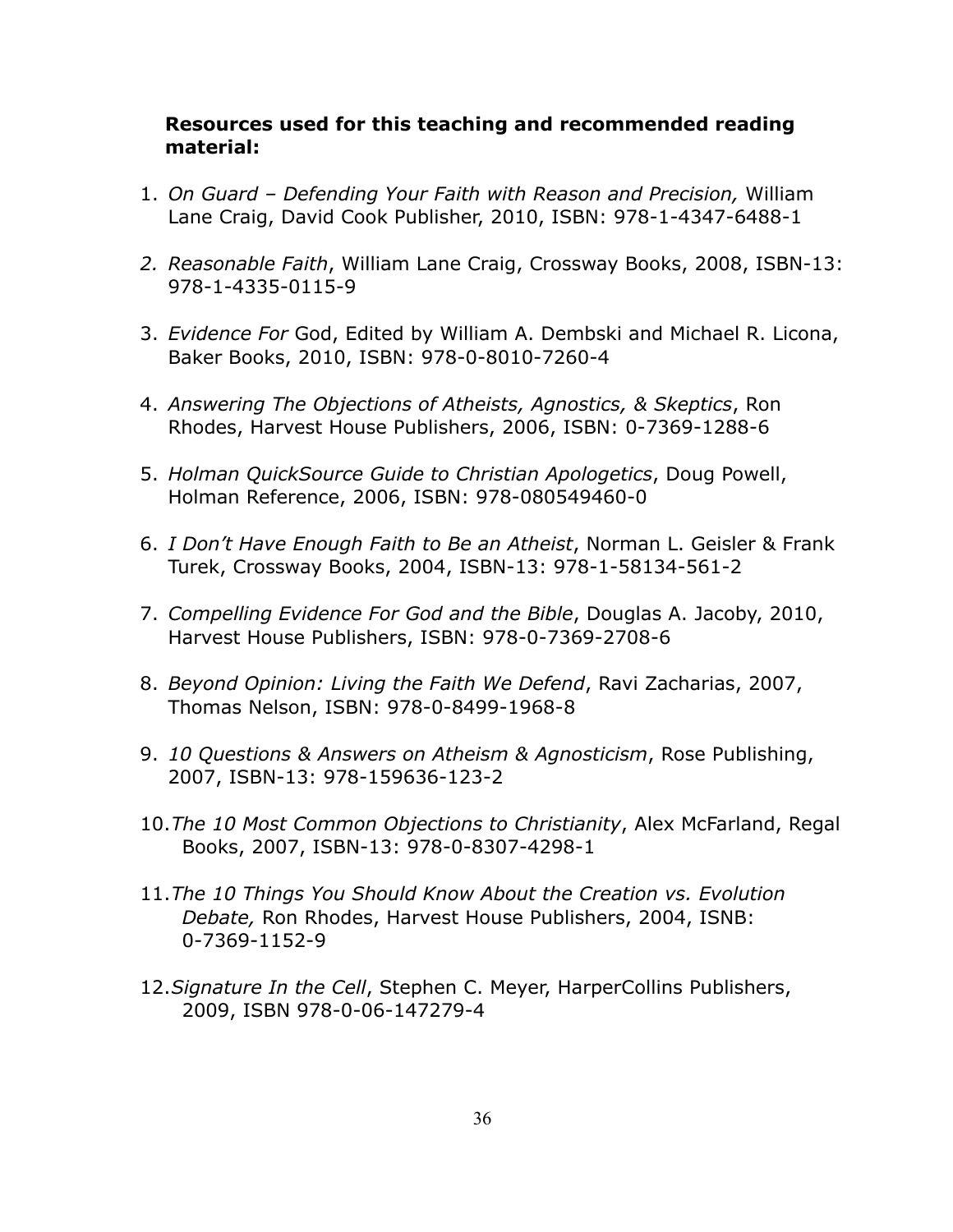If you have questions or comments, please feel free to email info@calvaryCO.church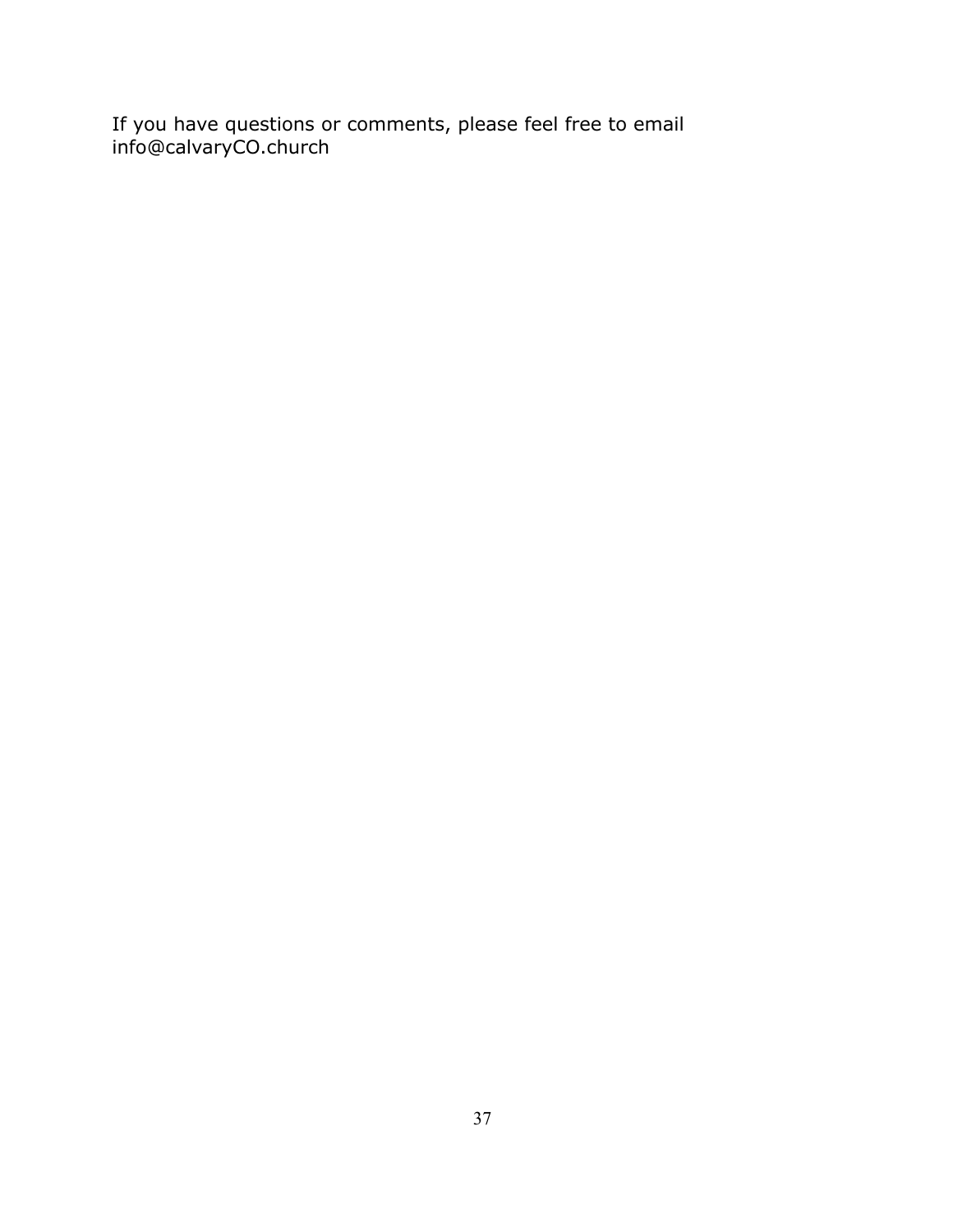#### **Notes**

- 1. Carl Sagan, *Cosmos*, pg. 4 as cited by Dr. Norman Geisler, *Atheism-Part Two*, [http://www.johnankerberg.org/Articles/\\_PDFArchives/theological-dictionary/](http://www.johnankerberg.org/Articles/_PDFArchives/theological-dictionary/TD1W0603.pdf) [TD1W0603.pdf](http://www.johnankerberg.org/Articles/_PDFArchives/theological-dictionary/TD1W0603.pdf) 12/06/2007
- 2. [http://thinkexist.com/quotes/with/keyword/the\\_existence\\_of\\_god/](http://thinkexist.com/quotes/with/keyword/the_existence_of_god/) accessed May 6, 2010
- 3. [http://en.wikiquote.org/wiki/Christopher\\_Hitchens](http://en.wikiquote.org/wiki/Christopher_Hitchens) accessed May 6, 2010
- 4. From speech at the Edinburgh International Science Festival, April 15, 1992 as quoted by [http://en.wikiquote.org/wiki/Richard\\_Dawkins](http://en.wikiquote.org/wiki/Richard_Dawkins) accessed May 6, 2010
- 5. *Free Inquiry* (Spring 1982) as cited by [http://en.wikiquote.org/wiki/Isaac\\_Asimov](http://en.wikiquote.org/wiki/Isaac_Asimov) accessed May 6, 2010
- 6. Herbert Kohl, *From Archetype to Zeitgeist* (Little, Brown and Company: 1992), p. 49
- 7. "skeptic." *Online Etymology Dictionary*. Douglas Harper, Historian. 29 Oct. 2010. <Dictionary.com [http://dictionary.reference.com/browse/skeptic>](http://dictionary.reference.com/browse/skeptic).
- 8. Dr. William Lane Craig, *On Guard: Defending Your Faith with Reason and Precision*, (Colorado Springs, CO: Published by David C. Cook, 2010), pg. 30
- 9. Ibid., pg. 35
- 10.Richard WurmBrand, *Tortured for Christ* (London: Hodder & Stoughton, 1967), 34 as cited in *On Guard*, pg. 34
- 11. Dinesh D'Souza, *What's So Great About Christianity* (Carol Stream, IL: Tyndale House Publishers, Inc., 2008), pg. 219
- 12. ([http://www.iep.utm.edu/argument/\)](http://www.iep.utm.edu/argument/) accessed November 15, 2010
- 13. Norm Geisler and Frank Turek, *I Don't Have Enough Faith to Be an Atheist* (Wheaton, ILL: Crossway Books, 2004), pg. 30
- 14. [http://en.wikipedia.org/wiki/Causality#cite\\_note-dict-0](http://en.wikipedia.org/wiki/Causality%23cite_note-dict-0) accessed October 5, 2010.
- 15. Geisler and Turek, *I Don't Have Enough Faith to Be an Atheist*, pg. 75
- 16. Doug Powell, *Holman QuickSource Guide to Christian Apologetics* (Nashville, TN: Holman Reference, 2006), pg 40
- 17.Stephen Hawking and Roger Penrose, *The Nature of Space and Time* (Princeton University Press, 1996), pg. 20 as cited in *10 Questions & Answers on Atheism & Agnosticism* (Torrance, CA: Rose Publishing, 2007), pg. 4
- 18.Ron Rhodes, *Answering the Objections of Atheists, Agnostics, & Skeptics* (Eugene, OR: Harvest House Publishers, 2006), pg. 50
- 19.William Paley, *Natural Theology: Or Evidence of the Existence and Attributes of the Deity, Collected from the Appearances of Nature*, Second Edition, vol 1. (Oxford: J. Vincent, 1828), pg. 65 as cited by Ron Rhodes, *The 10 Things You Should Know About the Creation vs. Evolution Debate* (Eugene, OR: Harvest House, 2004), pg. 118
- 20.William Lane Craig, *Reasonable Faith* (Wheaton, IL: Crossway Books, 2008), pg. 158
- 21. Ibid.
- 22. [http://www.reasons.org/links/hugh/research-notes](http://www.reasons.org/links/hugh/research-notes%2520) accessed October 6, 2010
- 23. Douglas A. Jacoby *, Compelling Evidence For God and the Bible* (Eugene, OR: Harvest House Publishers, 2010), pg. 62
- 24. [http://www.reasons.org/links/hugh/research-notes](http://www.reasons.org/links/hugh/research-notes%2520) accessed October 6, 2010
- 25. Hugh Ross, *Why the Universe Is The Way It Is* (Grand Rapids, MI: Baker Books, 2008), pg. 35
- 26. *The Apologetics Study Bible* (Nashville, TN: Holman Publishers, 2007), pg. 832
- 27. William A. Dembski and Sean McDowell, *Intelligent Design* (Torrance, CA: Rose Publishing, 2009), pg 2.